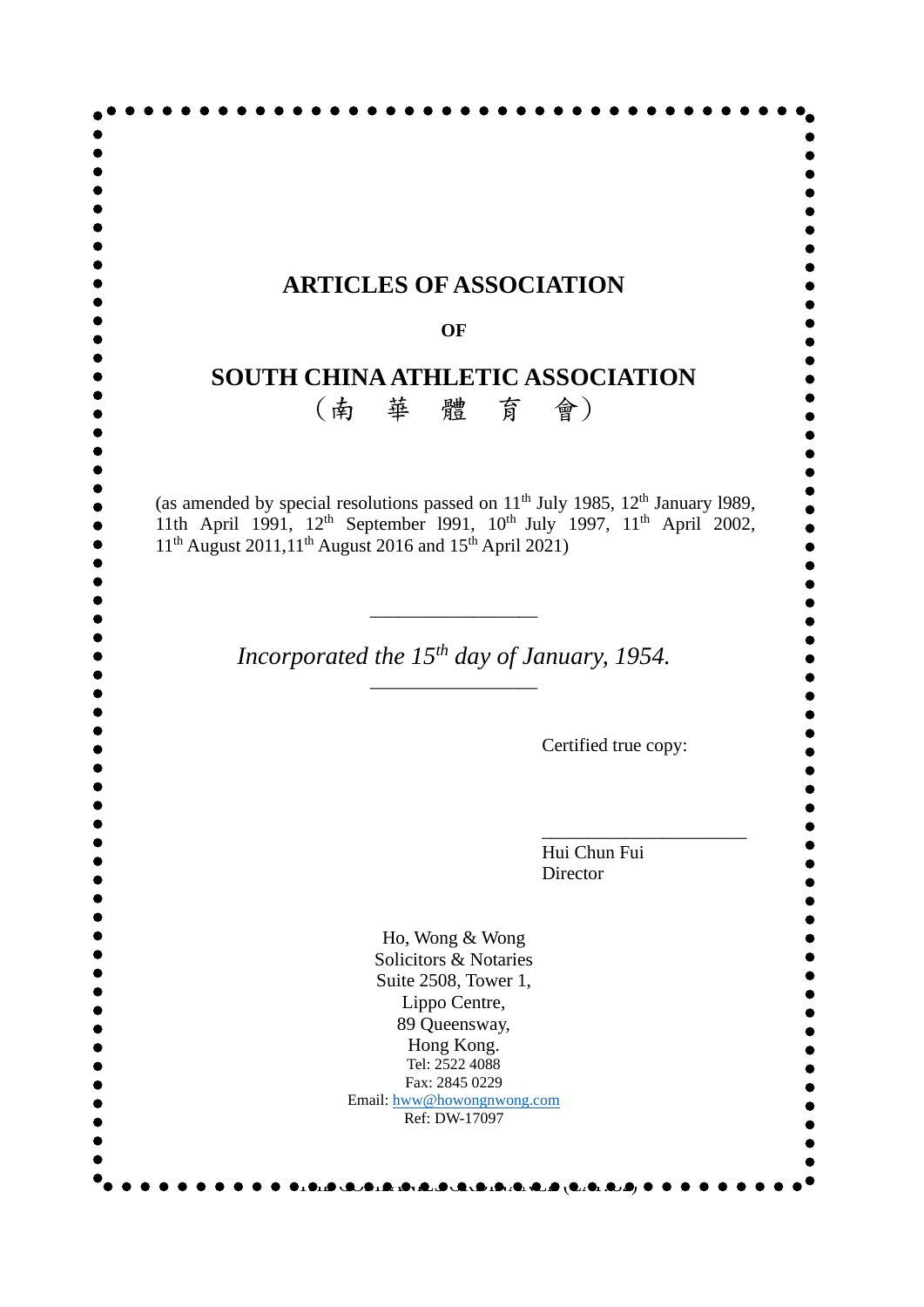Hong Kong

Stamp Duty

\$20.00

## THE COMPANIES ORDINANCE (Chapter 622, Laws of Hong Kong)

# **Company Limited by Guarantee \_\_\_\_\_\_\_\_\_\_\_**

### **ARTICLES OF ASSOCIATION**

OF

# **SOUTH CHINA ATHLETIC ASSOCIATION**

# (南 華 體 育 會)

(as amended by special resolutions passed on  $11<sup>th</sup>$  July 1985,  $12<sup>th</sup>$  January 1989, 11th April 1991, 12<sup>th</sup> September 1991,10<sup>th</sup> July 1997, 11<sup>th</sup> April 2002, 11<sup>th</sup> August, 2011, 11<sup>th</sup> August 2016 and 15<sup>th</sup> April 2021)

### **Part 1 Mandatory Articles**

- 1. The name of the Company is "SOUTH CHINA ATHLETIC ASSOCIATION (南華體育會)" ( hereinafter called "the Association").
- 2. The registered office of the Association will be situated in the Special Administrative Region of Hong Kong, People's Republic of China.
- 3. The objects for which the Association is established are: -
	- (1) To acquire and undertake the properties and liabilities and to effect and carry into execution the obligations, duties and general objects of the present unincorporated body known as "South China Athletic Association".
	- (2) To promote in every way the games of association footbal1, lawn tennis, base bal1, volley bal1, basket bal1, badminton, lawn bowls, cricket and other games, aquatic sports and swimming and other athletic sports of every description, both indoor and outdoor, and any other kind of recreation, pastime, amusement, sport or entertainment in Hong Kong or elsewhere, and to take all such steps as shall be deemed necessary or desirable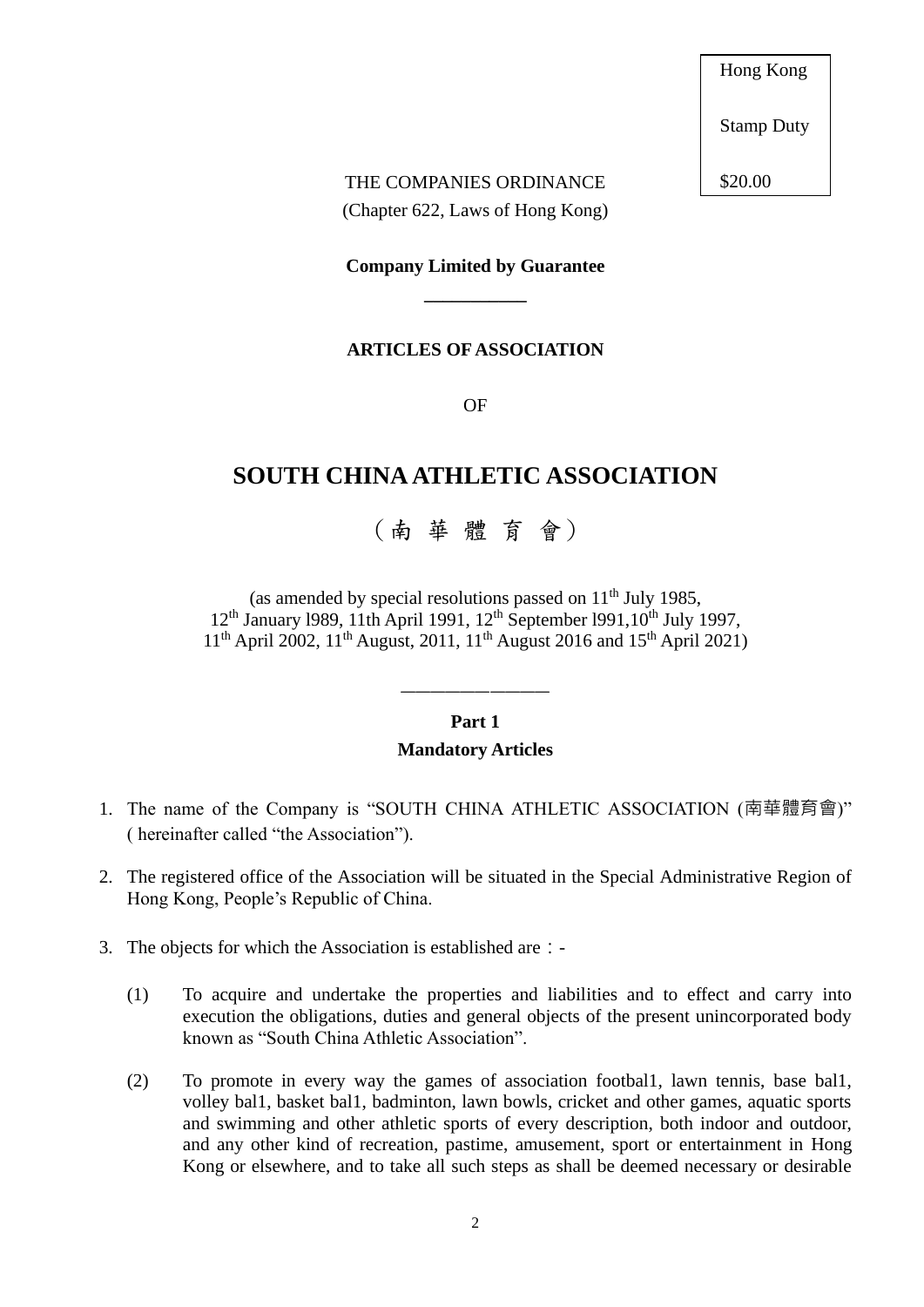for preventing infringement of the rules and regulations relating to such games or athletic sports or pastimes, or other improper methods or practices in any such games, sports or pastimes and for protecting the same from abuses.

- (3) To hold and continue the up-keep of the recreation grounds at Caroline Hill and King's Park, club houses and other grounds and buildings and to provide for additional grounds, club houses and other erections and conveniences in connection therewith.
- (4) To construct a stadium on the Caroline Hill site, and to lay out, prepare and construct on such site such playing fields, grand stands and other stands, buildings and offices and other structures as may be deemed necessary for the purpose of furtherance of the objects of the Association, to raise or borrow any moneys required upon such reasonable terms and conditions and on such securities as may be determined in a reasonable and prudent manner as the Association deems fit and proper, and to maintain, control and manage such stadium upon such reasonable terms and conditions as may be determined in a reasonable and prudent manner as the Association deems fit and proper.
- (5) To provide playing fields and training places, whether for association football, lawn tennis, baseball, volley ball, basketball, badminton, lawn bowls, track and field, swimming, water polo, cricket, boxing or any other kinds of sports and games and to give or cause to be given and provide for instructions in all such kinds of sports and games.
- (6) To carry on the business on a non-profit making basis of a social and athletic club in all its branches and in particular to acquire and lay out and prepare any sea beaches or any lands for swimming and for any kind of athletic sports and for playing thereon the games of association football, lawn tennis, baseball, volley ball, basketball, badminton, lawn bowls, cricket and other games or any other kinds of amusement, recreation, sport or entertainment and to construct pavilions, swimming pools, grand or other stands, skating rinks, booths, sheds, refreshment rooms and other erections, buildings or conveniences, whether of a permanent or temporary nature which may seem directly or indirectly conducive to the Association's objects, and to conduct, hold and promote athletic meets and athletic sports, swimming, association football, lawn tennis, baseball, volley ball, basketball, badminton, lawn bowls, cricket and other matches and competitions, agricultural, dog, flower and other shows and exhibitions, and otherwise utilise the Association's property and rights, and to give and contribute towards prizes, cups and other awards for the purpose of furthering the objects of the Association but not otherwise and that the income or surplus derived from the business shall be applied for the purpose of furtherance of the objects of the Association but not otherwise.
- (7) Subject to Clause 11 of Part 1 of these Articles, to subscribe for, become a member of and co-operate with any other association whether incorporated or not, whose objects are altogether or in part similar to those of this Association and which shall prohibit the distribution of its or their income and property amongst its or their members to an extent at least as great as is imposed on this Association under or by virtue of Clause 4 of Part 1 of these Articles.
- (8) To promote the study, practice and knowledge of music and to give or arrange concerts and musical entertainments and subject to Clause 4 of Part 1 of these Articles to employ writers and composers and to purchase copyrights on reasonable terms and conditions and to give prizes and awards.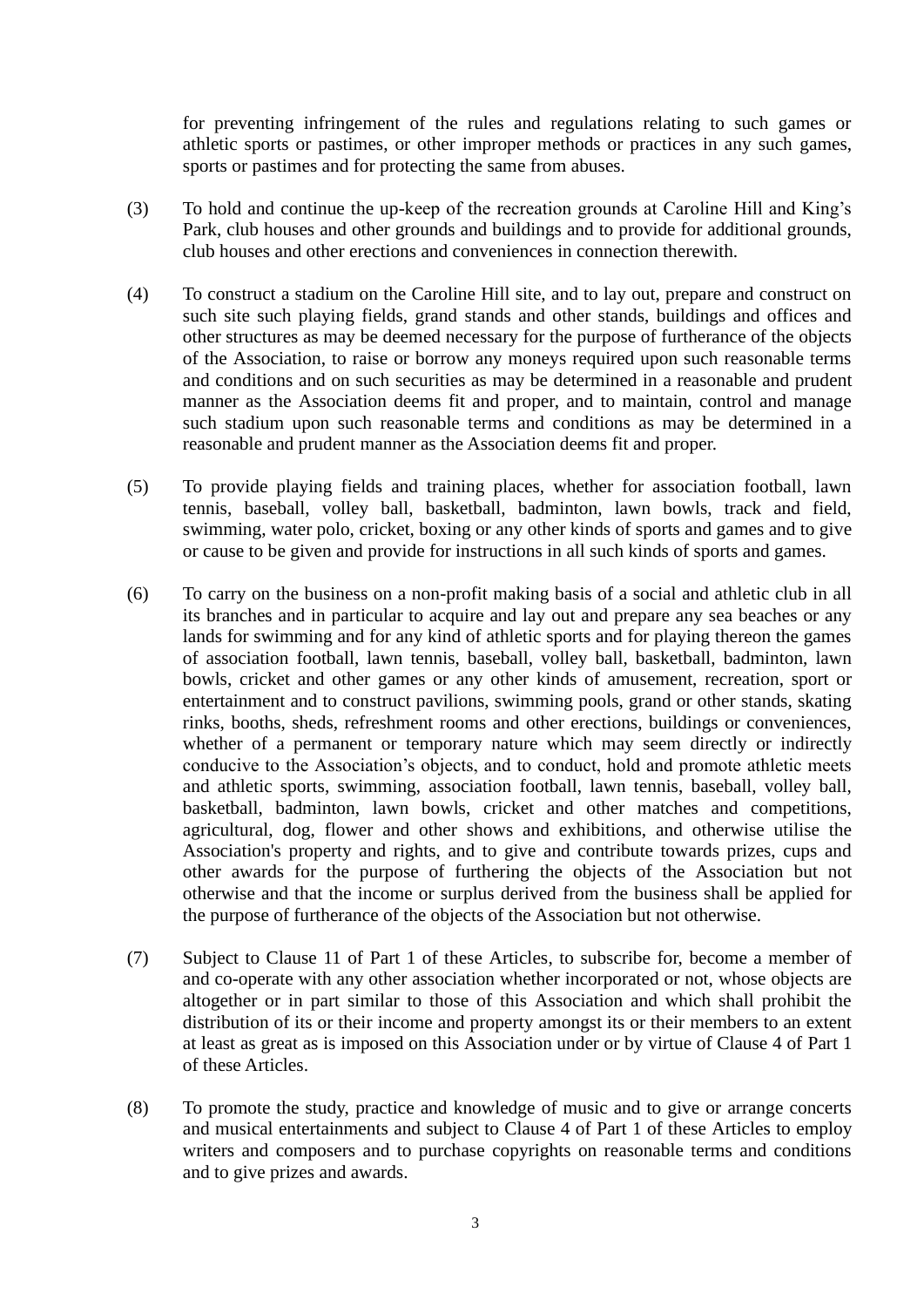- (9) To establish and maintain libraries and also reading and writing rooms and a reference library and to furnish to the same respectively with books, reviews, magazines, newspapers and other publications, including instrumental and vocal music.
- (10) To establish and carry on schools where students may obtain free of charge or on moderate terms a sound and general education and to provide for the delivery and holding of lectures, exhibitions, classes and conferences calculated directly or indirectly to advance the course of culture and education whether general, professional or technical.
- (11) To promote, organize, subsidise and maintain the formation of an ambulance division to practise first aid and life savings in accordance with the provisions laid down by such bodies as the St. John's Ambulance Brigade and Association.
- (12) To promote, organize, subsidise and maintain such companies or troops of boy-scouts and girl-guides.
- (13) To carry on the business on a non-profit making basis of hotel keepers, tavern keepers, licenced victuallers, liquor and refreshment purveyors for the purpose of furthering the objects of the Association but not otherwise and that the income or surplus derived from the business shall be applied for the purpose of furtherance of the objects of the Association but not otherwise.
- (14) To establish maintain and conduct a club for the accommodation of members of the Association and such honorary members, friends of members, visitors and candidates for membership and others as the Executive Committee under their powers in the regulations and bye-laws of the Association shall determine and to provide a club house or club houses and other conveniences and generally to afford to members and such other persons as aforesaid all the usual privileges, advantages, conveniences and accommodations of a club.
- (15) To admit any persons (whether eligible or not eligible for membership) to be associate or honorary members of the Association on such terms and to confer on them such rights and privileges as may seem expedient.
- (16) Subject to Clause 11 of Part 1 of these Articles, to amalgamate, enter into partnership or into any arrangement for sharing profits, union of interest, co-operation, joint venture, reciprocal concession or otherwise with any person, company or association carrying on or engaged in or about to carry on or engage in any business or transaction which is capable of being conducted so as directly or indirectly to benefit this Association and for the purpose of furtherance of the objects of the Association and to take or otherwise acquire and hold shares or stock in or securities of and to subsidise or otherwise assist any such company or association, and to hold, re-issue, with or without guarantee, or otherwise deal with such shares or securities. Provided that such company or association shall have a provision in its or their constitution prohibiting the distribution of its or their income and property amongst its or their members to an extent at least as great as is imposed on this Association under or by virtue of Clause 4 of Part 1 of these Articles.
- (17) To purchase or hire or provide and maintain and to sell or otherwise dispose of all kinds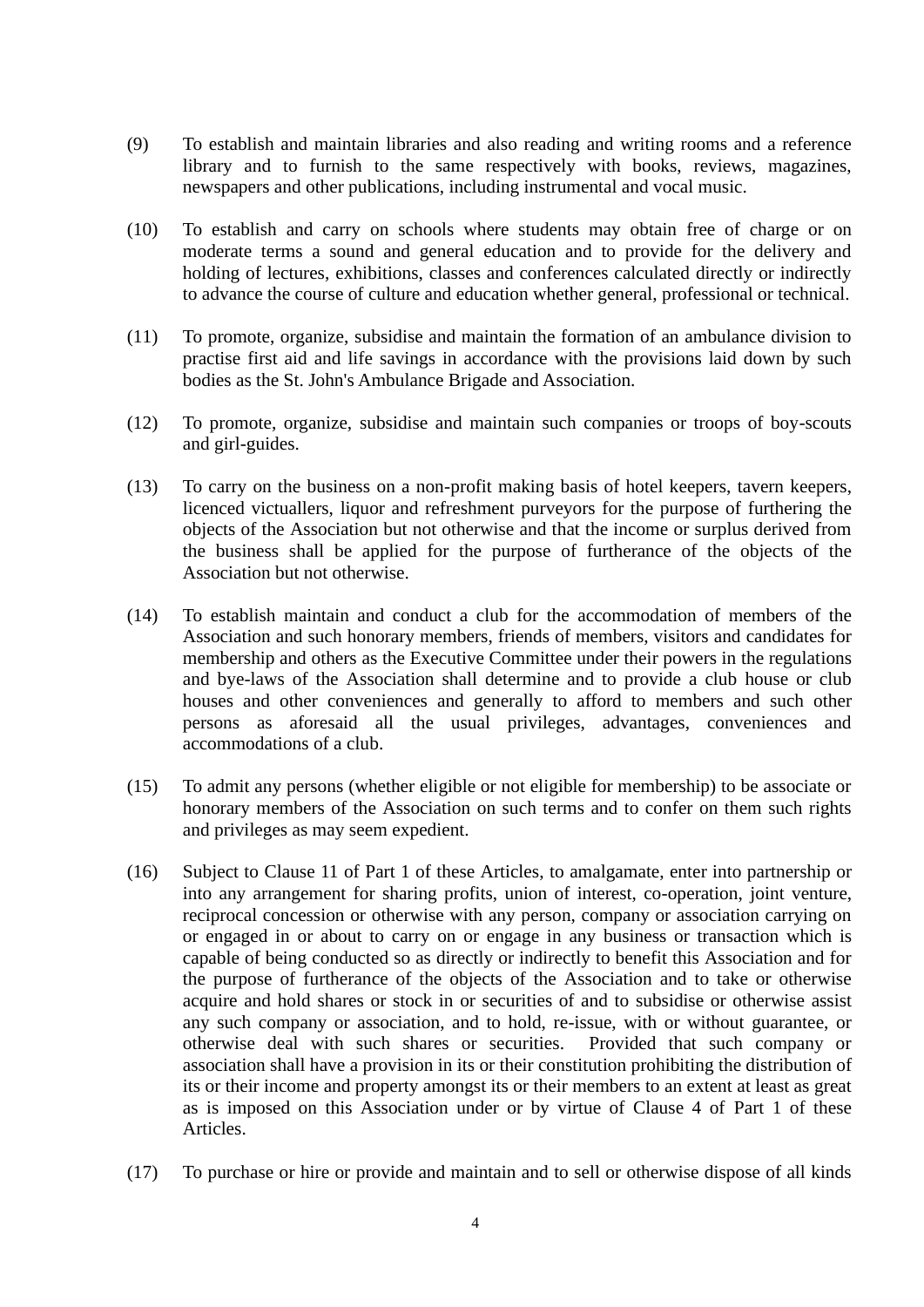of furniture, plate, linen, glass, books, papers, periodicals, stationery, billiard tables, cards, games, tools, implements, machines, utensils and other things required or which may be conveniently used in connection with the playing fields and grounds, club houses, bathing pavilions and other premises of the Association by persons frequenting the same, whether members of the Association or not.

- (18) To buy, prepare, make, supply, sell and deal in all kinds of jerseys, uniforms, boots, balls, clubs, pads, gloves, nets, rackets, shuttlecocks and all apparatus used in connection with the games of association football, lawn tennis, baseball, volley ball, basketball, badminton, lawn bowls, cricket and other games and other athletic sports and pastimes, and all kinds of liquors, provisions and refreshments, food and catering services, required or used by the members of the Association or other persons frequenting the grounds, club houses, bathing pavilions or premises of the Association.
- (19) To construct and fit buildings as hostels for lodging players, visitors and members of the Association with all such buildings and conveniences appertaining thereto as are usual, necessary or expedient in connection or conjunction with lodging and to reconstruct or adapt any existing building for such purposes and to lodge players, visitors, and members therein and to let out or hire or rent any such building, hostels, lodging or any part thereof.
- (20) To purchase, take on lease, or in exchange, or otherwise acquire any lands, buildings, easements, rights or property, movable or immovable, and to sell, demise, mortgage, give in exchange, or dispose of the same, on such reasonable terms and conditions, which may be requisite for the purpose of furtherance of the objects of the Association in a reasonable and prudent manner as the Association may deem fit.
- (21) Subject to Clause 4 of Part 1 of these Articles, to hire and employ secretaries, clerk, managers, coaches, instructors, servants, workmen and other hands for the purposes of the Association and to pay to them in return for services rendered to the Association, salaries, wages, gratuities and pensions.
- (22) To promote and hold, either alone or jointly with any other association, club, or persons, athletic meetings, sport competitions and matches and to offer, give or contribute towards prizes, medals and awards and to promote, give or support dinners, balls, concerts and other entertainments, and to give the whole or part of the profits arising out of any of the events specified in this clause to any charitable, educational, sports or benevolent institution or project having objects similar to the objects of the Association, and which shall prohibit the distribution of its or their income and property amongst its or their members to an extent at least as great as is imposed on this Association under or by virtue of Clause 4 of Part 1 of these Articles.
- (23) Subject to Clause 11 of Part 1 of these Articles, to give subscriptions or donations to the funds of any charitable, cultural, educational, sports or benevolent institution or project, and to establish, promote, or assist in establishing or promoting, and to subscribe to or become a member of any other association or club whose objects are similar, or in part similar to the objects of the Association, or the establishment or promotion of which may be directly or indirectly beneficial to this Association. Provided that no subscription shall be paid to any such other association or club out of the funds of this Association, except bona fide in furtherance of the objects of this Association, or for any charitable, cultural,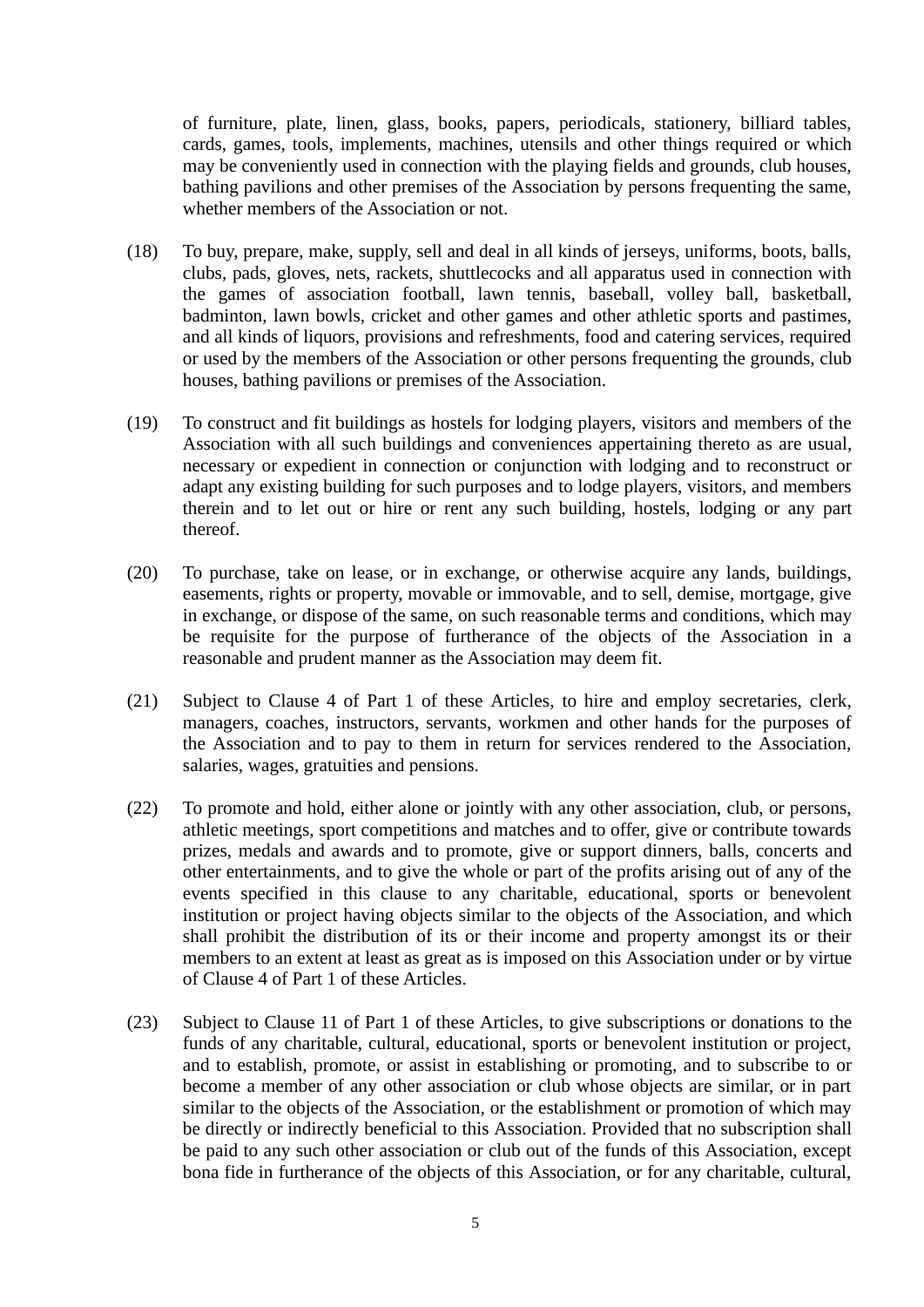educational, sporting or benevolent objects And Provided that such association, club and object shall have a provision in its or their constitution prohibiting the distribution of its or their income and property amongst its or their members to an extent at least as great as is imposed on this Association under or by virtue of Clause 4 of Part 1 of these Articles.

- (24) To promote, provide for, regulate and manage, in all or any of the required details or arrangements, including any arrangements for the benefit of institutions, organisations, associations or clubs, competitions, contests and matches or athletic meets or sporting events and to do or provide for all or any such matters and things as may be considered necessary or ancillary to the comfort, conduct, conveyance, convenience or benefit of players, members, visitors and of the public, or of any other persons concerned or engaged in such competitions, contests or matches.
- (25) To promote, organize, finance and manage, either alone or jointly with any other associations, clubs, or persons, tours or visits to places outside Hong Kong, of teams or individuals to participate in competitions, contests, matches or exhibitions.
- (26) To promote, organize, invite, finance and manage, either alone or jointly with any other associations, clubs, or persons, the visit to Hong Kong of teams or individuals outside Hong Kong to participate in competitions, contests, matches or exhibitions upon such terms and conditions as may be determined.
- (27) To seek from and make representation to the Government for the tenure of lease of any land, property or building for the use of this Association towards the promotion of its objects and to enter into any arrangements with the Government or with any authority, supreme, municipal, local or otherwise that may be conducive to the Association's objects or any of them, and to obtain from the Government or any such authority any rights, privileges and concessions which the Association may think it desirable to obtain and to carry out, exercise and comply with any such arrangements, rights, privileges and concessions.
- (28) To accept, take over or otherwise acquire all such cups, shields and other prizes as may be approved by the Executive Committee of the Association, and to provide for the proper custody, insurance, protection, exhibition, awarding, distribution or loan of or other dealing with all or any of such cups, shields or prizes as aforesaid.
- (29) To provide by Rules, Regulations and Bye-laws or otherwise as the Executive Committee of the Association may from time to time decide as to awards to be given to members of the Association for distinguished and meritorious services rendered to the Association and as to the persons entitled thereto.
- (30) To provide by Rules, Regulations, Bye-laws or otherwise for the annual membership drive and to vary the same from time to time as may be considered expedient.
- (31) To co-operate with or assist any associations or clubs in any way which the Association or the Executive Committee shall think proper, and to enter into or adopt any agreement or arrangement with such associations or clubs.
- (32) To act as trustees for any member, association or club, and as such trustees to hold any property, movable or immovable, upon such trusts and with and subject to such powers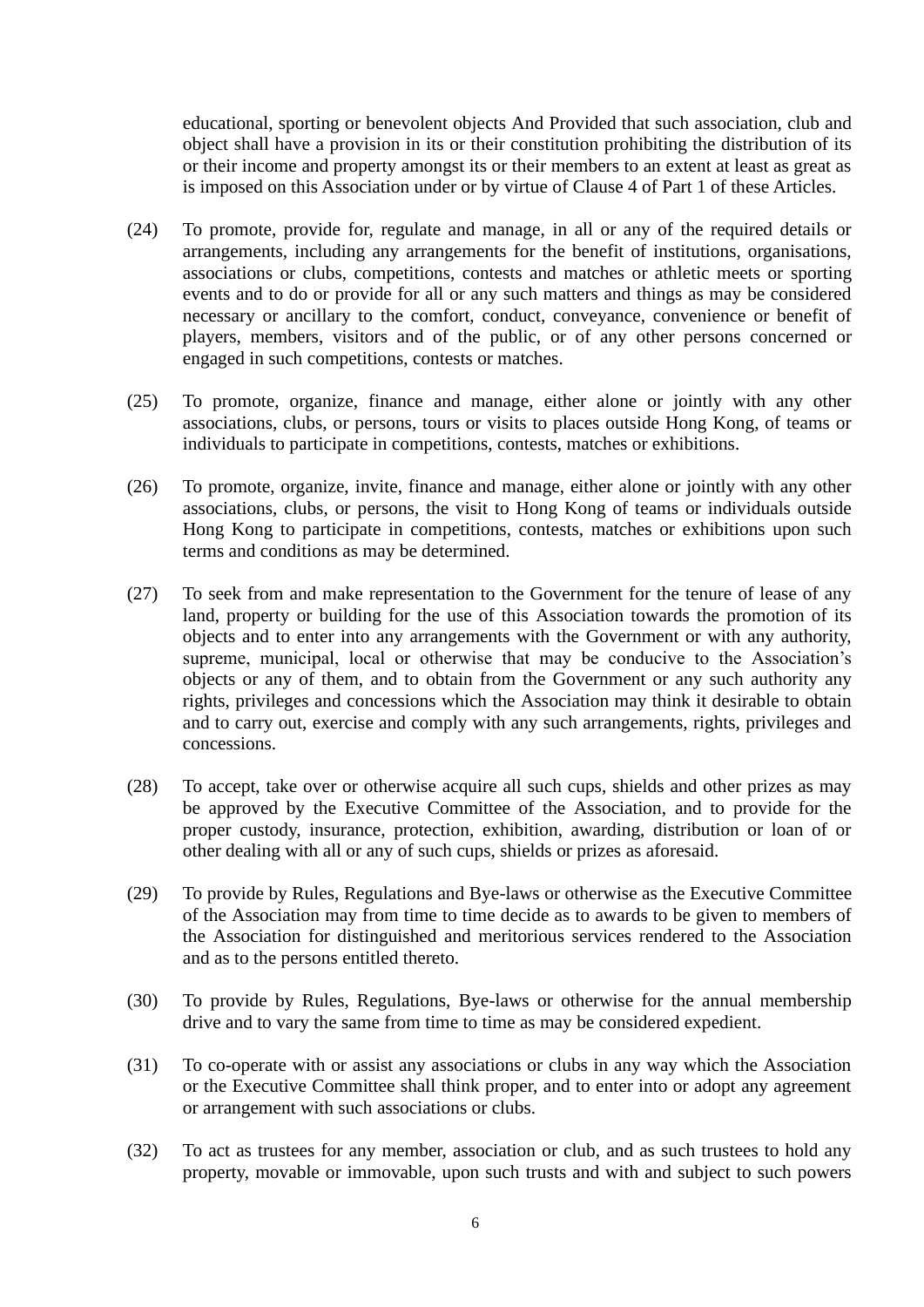and provisions as shall be approved by the Executive Committee.

- (33) To set aside or provide for a Benevolent Fund, and to grant pensions, annuities, compensations or other awards or benefits in money or otherwise, to player, whether members of the Association or not, or other persons disabled or superannuated or otherwise requiring assistance, or to widows or orphans of or other persons dependent wholly or partially on any players, whether members of this Association or not, or other persons who may die or be disabled or be otherwise incapacitated from earning a living, or who may be in the opinion of the Executive Committee, deserving of having such assistance rendered.
- (34) To invest or otherwise deal with the moneys of the Association not immediately required for the purposes of the Association in a proper and prudent manner as may from time to time be determined by the Association for the purpose of furthering the objects of the Association.
- (35) To borrow or raise, and give security for money by mortgage of any of the Association's property, or by mortgage or charge upon all or any part of the property of the Association on such reasonable terms and conditions as the Association may deem fit and proper.
- (36) To administer the funds of the Association and to regulate competitions, matches and exhibitions, and to frame rules for the regulation thereof, and to take all necessary steps to enforce such rules when made.
- (37) To do all such other lawful things as are incidental or conducive to the attainment of the above objects.
- (38) To carry on the business of the Association on a non-profit making basis under the absolute control and direction of the Executive Committee for the time being thereof for the purpose of furthering the objects of the Association but not otherwise and that the income or surplus derived from the business shall be applied for the purpose of furtherance of the objects of the Association but not otherwise.

AND it is hereby declared that the word "Association" in this clause shall be deemed to include any partnership or other body of persons, whether incorporated or not incorporated, and whether domiciled in Hong Kong or elsewhere, and the intention is that the objects specified in each paragraph of this clause shall, except where otherwise expressed in such paragraph be in no wise limited or restricted by reference to or inference from the terms of any other paragraph or the name of the Association.

Provided that:-

- (i) In case the Association shall take or hold any property which may be subject to any trusts, the Association will only deal with or invest the same in such manner as allowed by law, having regard to such trusts.
- (ii) The objects of the Association shall not extend to the regulation of relations between workers and employers or organisations of workers and organisations of employers.
- (iii)The powers set forth in the Seventh Schedule of the predecessor Ordinance (as defined in section 2(1) of the Companies Ordinance,Chapter 622 of the Laws of Hong Kong) are hereby excluded.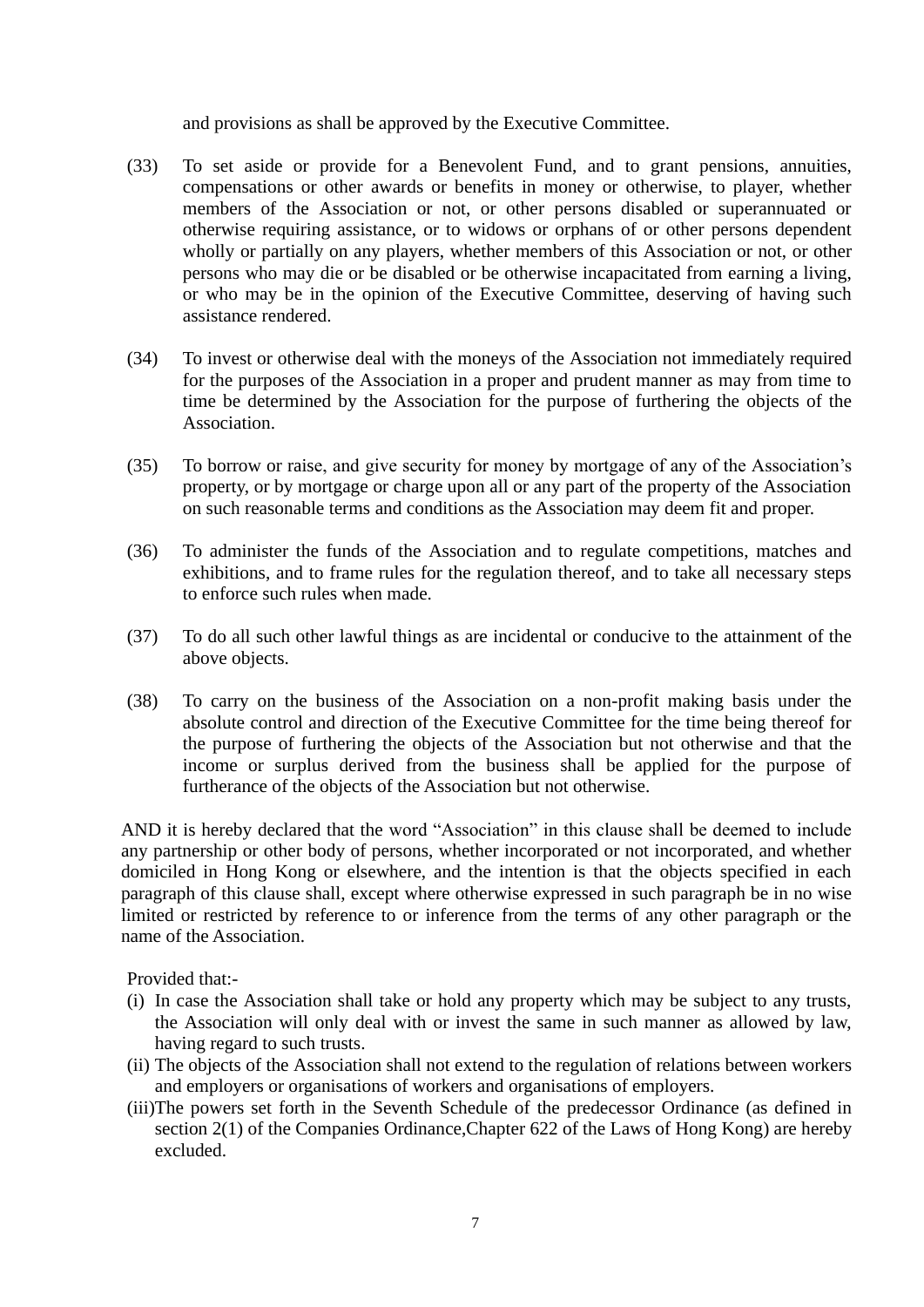- 4. (1) The income and property of the Association shall be applied solely towards the promotion of the objects of the Association as set forth in Part 1 of these Articles.
	- (2) Subject to sub-paragraph (3), none of the income or property of the Association may be paid or transferred directly or indirectly, by way of dividend, bonus or otherwise howsoever to any member of the Association.
	- (3) The requirement under sub-paragraph (2) above does not prevent the payment by the Association:
		- (a) of reasonable and proper remuneration to a member of the Association for any goods or services supplied by him or her to the Association;
		- (b) of reimbursement to a member of the Association for out-of-pocket expenses properly incurred by him or her for the Association;
		- (c) of interest on money lent by a member of the Association to the Association at a reasonable and proper rate which must not exceed 2% per annum above the prime rate prescribed for the time being by The Hongkong and Shanghai Banking Corporation Limited for Hong Kong dollar loans;
		- (d) of rent to a member of the Association for premises let by him or her to the Association: Provided that the amount of the rent and the other terms of the lease must be reasonable and proper; and such member must withdraw from any meeting at which such a proposal or the rent or other terms of the lease are under discussion; and
		- (e) of remuneration or other benefit in money or money's worth to a body corporate in which a member of the Association is interested sole by virtue of being a member of that body corporate by holding not more than one-hundredth part of its capital or controlling not more than a one-hundredth part of its votes.
- 5. No addition, alteration or amendment shall be made to or in the Articles of Association for the time being in force, unless such addition, alteration or amendment has previously been submitted to and approved by the Registrar of Companies in writing or is made under a direction given under section 104(2)(b) or 105 of the Companies Ordinance, Cap.622.
- 6. Clauses 4, 5 and 11 of Part 1 of these Articles contain conditions on which a licence is granted by the Registrar of Companies to the Association in pursuance of Section 21 of the predecessor Ordinance (as defined in section 2(1) of the Companies Ordinance, Cap. 622).
- 7. The liability of the members is limited.
- 8. Every member of the Association undertakes to contribute to the assets of the Association, in the event of the same being wound up during the time when he is a member, or within one year afterwards, for payment of the debts and liabilities of the Association contracted before the time at which he ceases to be a member, and of the costs, charges and expenses of winding up the same, and for the adjustment of the rights of the contributories amongst themselves, such amount as may be required, not exceeding \$10.00.
- 9. If upon the winding up or dissolution of the Association there remains, after satisfaction of all its debts and liabilities, any property whatsoever, the same shall not be paid to or distributed among the members of the Association, but shall be given or transferred to some other institution or institutions having objects similar to the objects of the Association, and which shall prohibit the distribution of its or their income and property among its or their members to an extent at least as great as is imposed on the Association under or by virtue of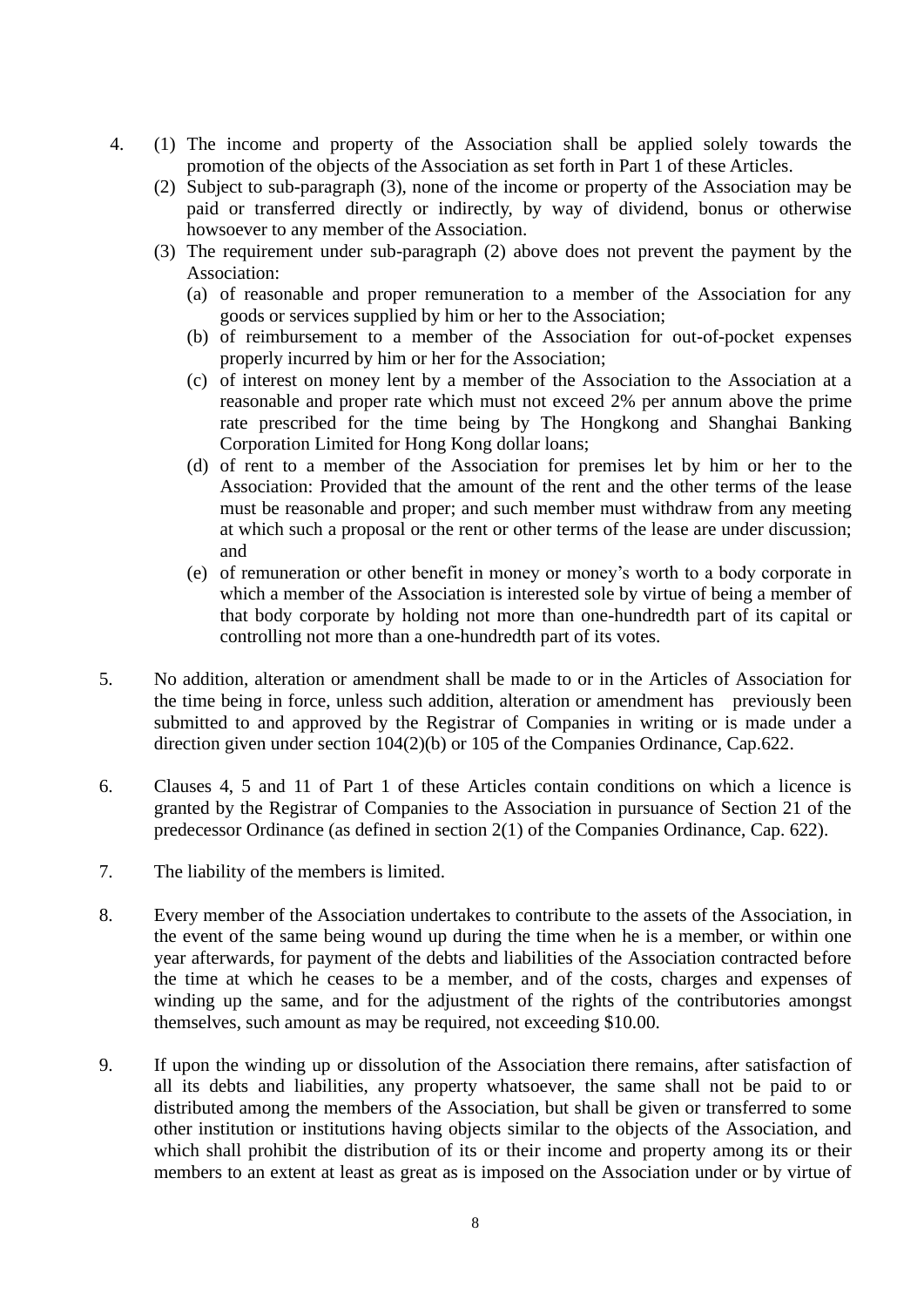clause 4 of Part 1 of these Articles, such institution or institutions to be determined by the members of the Association at or before the time of dissolution, and in default thereof by a Judge of the High Court of the Special Administrative Region of Hong Kong having jurisdiction in regard to charitable funds, and if and so far as effect cannot be given to the aforesaid provision, then to some charitable object.

- 10. True accounts shall be kept of the sums of money received and expended by the Association, and the matter in respect of which such receipt and expenditure takes place, and of the property, credits, and liabilities of the Association, and, subject to any reasonable restrictions as to the time and manner of inspecting the same that may be imposed in accordance with the regulations of the Association for the time being, shall be open to the inspection of the members. Once at least in every year, the accounts of the Association shall be examined and the correctness of the balance sheet ascertained by one or more properly qualified auditor or auditors.
- 11. The Association shall not form a subsidiary or hold a controlling interest in another body corporate, unless the formation of such a subsidiary or the holding of such a controlling interest has previously been approved by the Registrar of Companies in writing.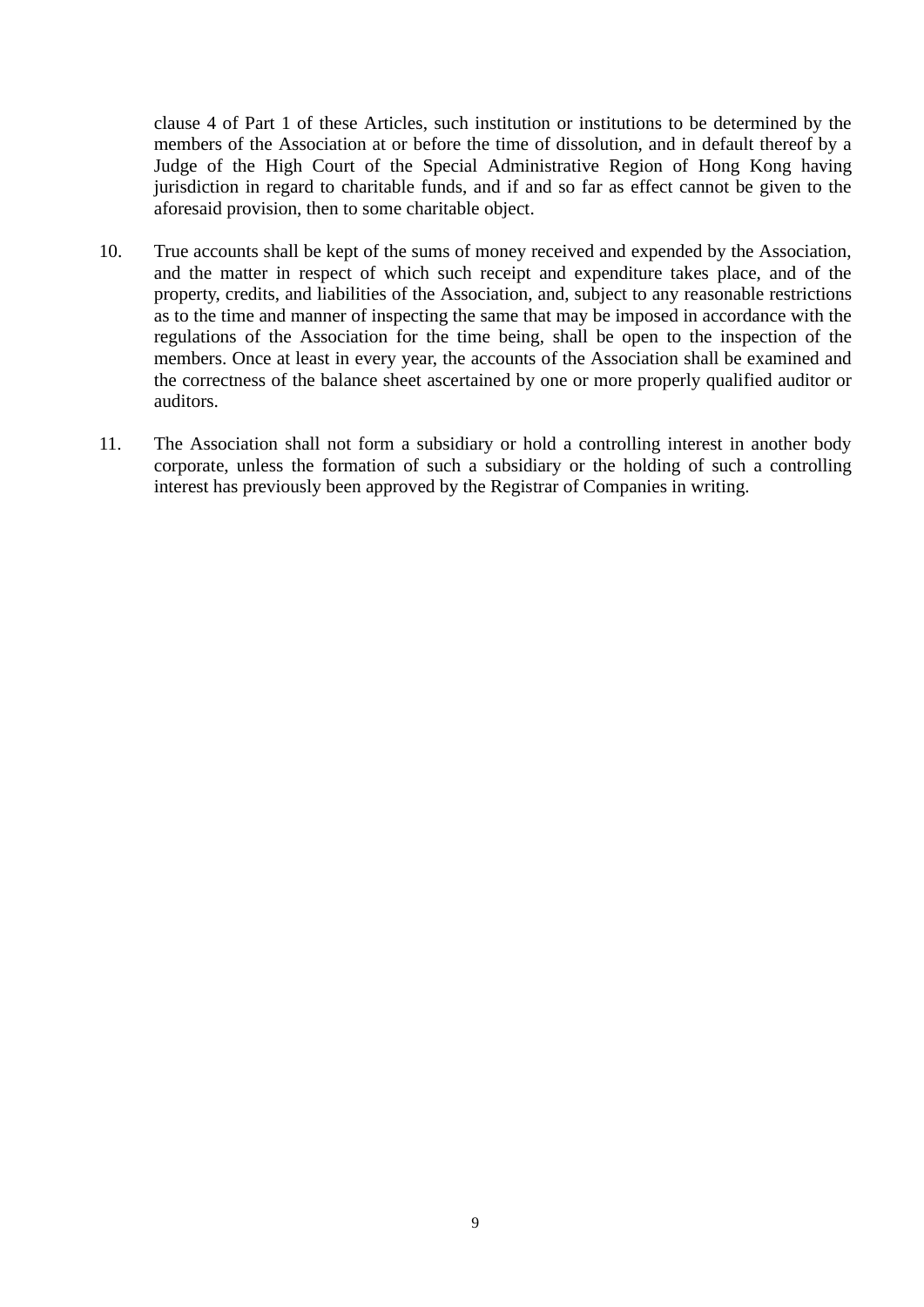WE, the several persons whose names and addresses are given below, are desirous of being formed into an Association, in pursuance of these Articles.

| Names, Addresses and Descriptions of Signatories |                                                              |  |  |  |
|--------------------------------------------------|--------------------------------------------------------------|--|--|--|
| Sd. R. C. LEE                                    | Embassy Court, Hysan Avenue,<br>Hong Kong, Company Director. |  |  |  |
| <b>Sd. TSE YU CHUEN</b>                          | 11 Lau Li Street, 1st floor,<br>Hong Kong, Merchant.         |  |  |  |
| <b>Sd. KWOK CHAN</b>                             | No. 101 Robinson Road,<br>Hong Kong, Banker.                 |  |  |  |
| Sd. O. W. LUKE                                   | No. 14 Arbuthnot Rd., 2nd floor,<br>Hong Kong, Merchant.     |  |  |  |
| Sd. RALEIGH S. M. LEUNG                          | 7 Lee Garden Road, 3rd floor,<br>Hong Kong, Merchant.        |  |  |  |
| Sd. F. S. KO                                     | 452 The Peak,<br>Hong Kong, Merchant.                        |  |  |  |
| <b>Sd. LO YUK TONG</b>                           | No. 19 Kennedy Road,<br>Hong Kong, Merchant.                 |  |  |  |

Dated the 30th day of December, 1953.

WITNESS to all the above signatures:

# Sd. KENNETH LO, *Solicitor,* HONG KONG.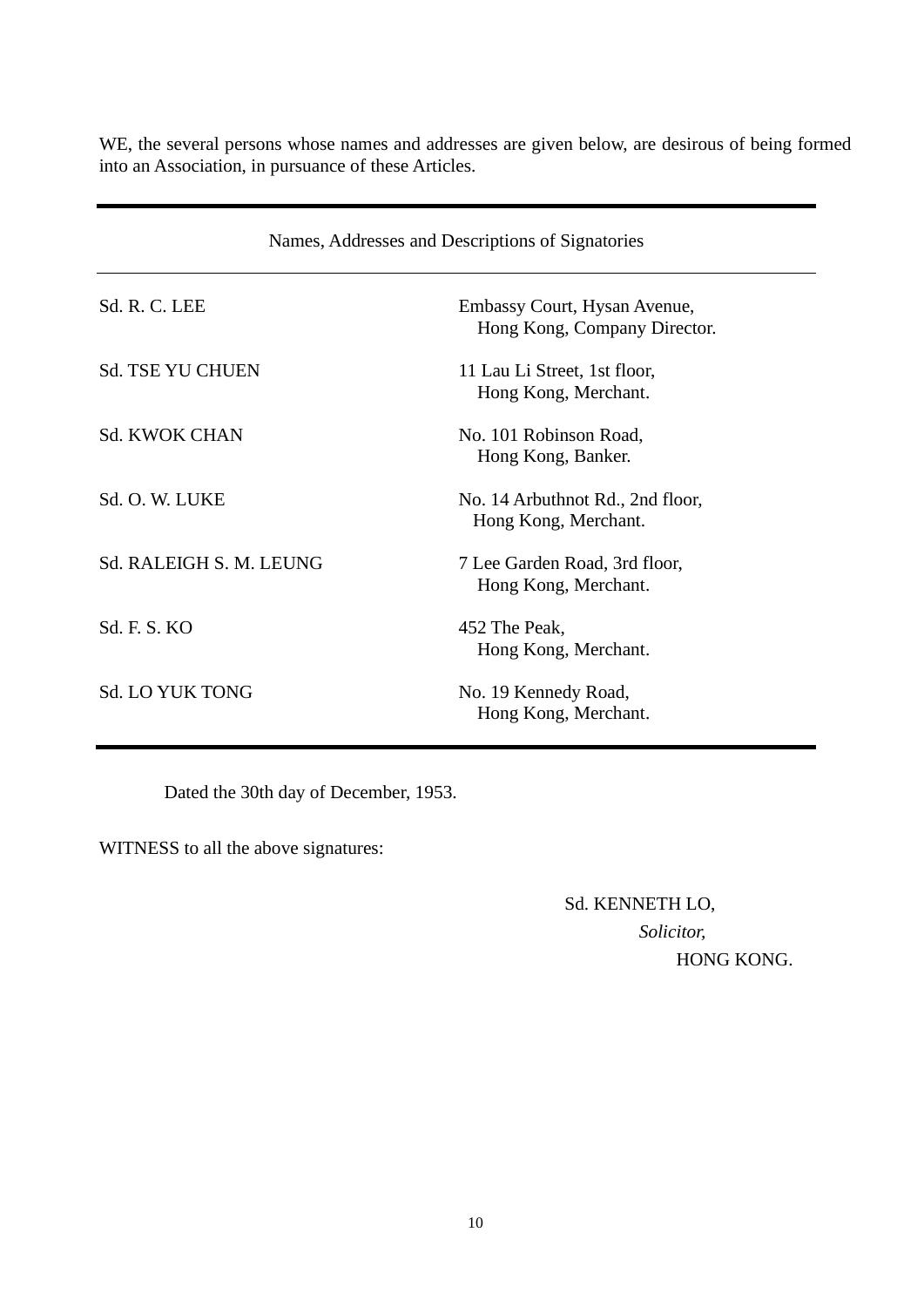#### THE COMPANIES ORDINANCE

(Chapter 622, Laws of Hong Kong)

#### **Company Limited by Guarantee**

#### **ARTICLES OF ASSOCIATION**

#### OF

#### SOUTH CHINA ATHLETIC ASSOCIATION

( 南 華 體 育 會 )

(as amended by special resolutions passed on  $11<sup>th</sup>$  July 1985, 12<sup>th</sup> January 1989, 11th April 1991, 12<sup>th</sup> September 1991, 10<sup>th</sup> July 1997, 11<sup>th</sup> April 2002, 11<sup>th</sup> August, 2011, 11<sup>th</sup> August 2016 and 15<sup>th</sup> April 2021)

\_\_\_\_\_\_\_\_\_\_\_\_\_\_

#### **Part 2**

#### **Other Articles**

#### **Interpretation**

l. In these regulations, when any provision of the Ordinance is referred to, the reference is to such provision as modified by any Ordinance for the time being in force. Unless the context otherwise requires, expressions defined in the Ordinance or any Statutory Modifications thereof in force at the date at which these regulations become binding on the Association shall have the meanings so defined.

"the Association" means the association registered as "SOUTH CHINA ATHLETIC ASSOCIATION".

"the Ordinance" means the Companies Ordinance, Chapter 622, of the Laws of Hong Kong, including the related subsidiary legislation and any statutory modification thereof.

"the Council" means the members of the Council hereby constituted.

"the Chief Executive Officer" means the most senior employee of the Association whether he or she is called the Chief Executive Officer or other title.

"the Executive Committee" means the members of the Executive Committee hereby constituted and a member of the Executive Committee shall be deemed to be a "director" of the Association for the purpose of the Ordinance.

"member" means a member of the Association.

"Membership Fees": includes admission fees payable upon admission of a member and periodical subscription payable by a member to maintain his membership with the Association and excludes any charge for the use of any particular facility from time to time fixed by the Association.

"Officer" or "office-bearer" means any of the President, Vice-Presidents, Chairman, Vice-Chairmen, Honorary General Secretary, Honorary Secretaries, Honorary Treasurer,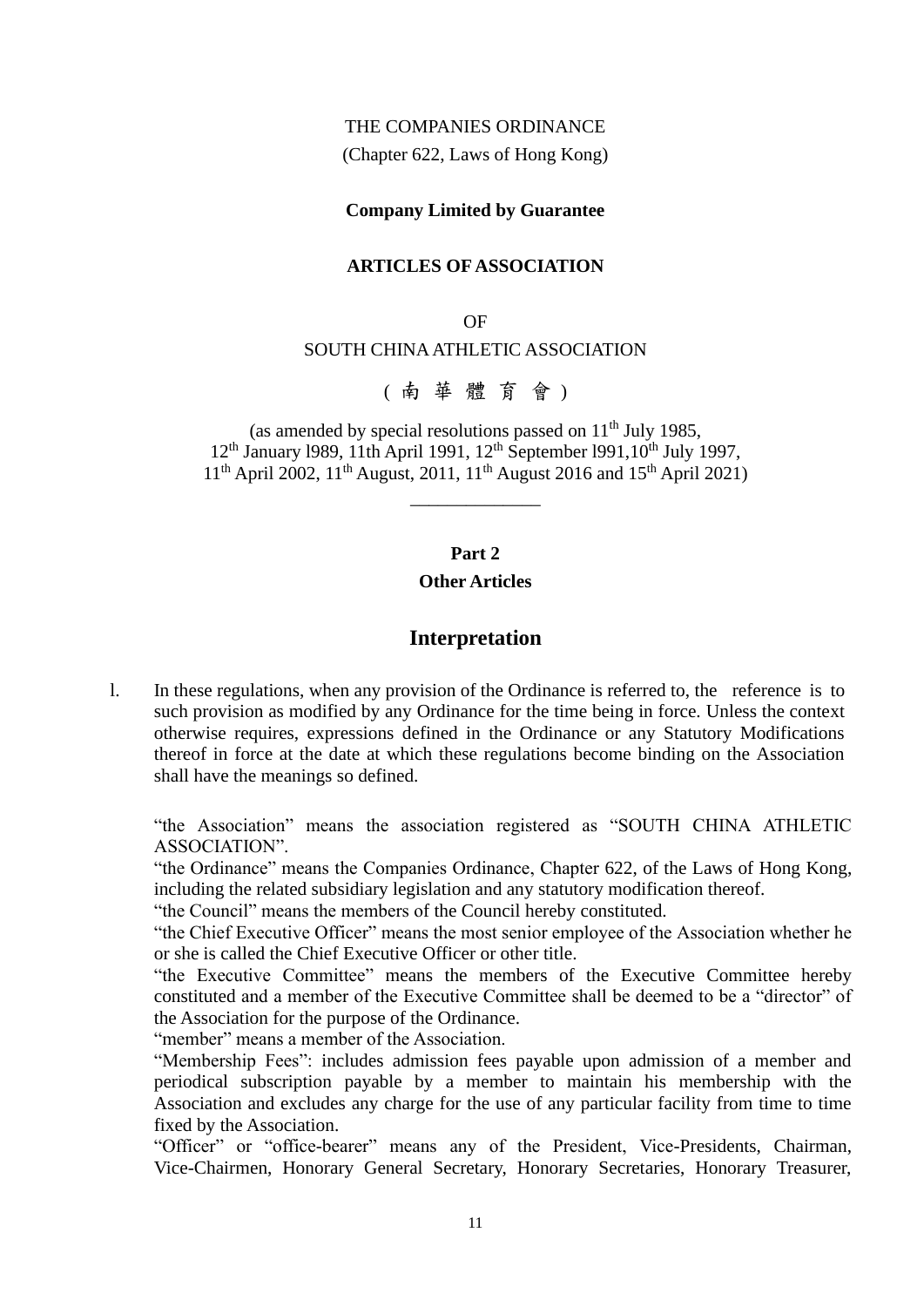Assistant Honorary Treasurers, Section Managers and Assistant Section Managers.

"predecessor Ordinance" means the predecessor Ordinance as defined in section 2(1) of the Companies Ordinance, Chapter 622 of the Laws of Hong Kong including the related subsidiary legislation.

"the Secretary" means the Honorary General Secretary or Honorary Secretaries of the Association for the time being.

"the Treasurer" means the Honorary Treasurer or Assistant Honorary Treasurers of the Association for the time being.

Any word denoting the masculine gender shall include the feminine gender or *vice versa*.

### **General**

- 2. The Association for the purposes of registration, is declared to consist of not more than 200,000 members.
- 3. The Association is established for the objects expressed in Part 1 of these Articles.
- 4. All people of any race shall be eligible for membership.
- 5. The first members of the Association shall be:-
	- (a) the signatories to the Memorandum of Association and these Articles:
	- (b) every person who was at the date of the incorporation of the Association a permanent council member or a life member of the unincorporated association known as "South China Athletic Association" referred to in clause 3(1) of Part 1 of these Articles.
	- (c) every person who was at the date of the incorporation of the Association a member of the said unincorporated South China Athletic Association and who shall not within two months from the date of incorporation give notice in writing to the Secretary of the Association that he does not desire to be a member of the Association.
- 6. The members of the Association shall be divided into permanent honorary president members (永遠名譽會長), permanent honorary director members (永遠名譽總理), permanent honorary council members (永遠會董), life members (永遠會員), ordinary members (普通會員), visiting members (觀光會員), and youth members (青少年會員).
- 7.1 A member of any one of the following classes shall pay the Admission Fee applicable to his class of membership as prescribed pursuant to Article 7.5 upon his admission as a member of that class and no other Membership Fees to maintain his membership of that class: Permanent Honorary President Member Permanent Honorary Director Member Permanent Honorary Council Member Life Member
- 7.2 A member of any of the following classes shall pay an Annual Subscription Fee applicable to his class of membership as prescribed pursuant to Article 7.5 upon admission and on the anniversary day of each subsequent year of membership and no other Membership Fees to maintain his membership of that class: Ordinary Member Youth Member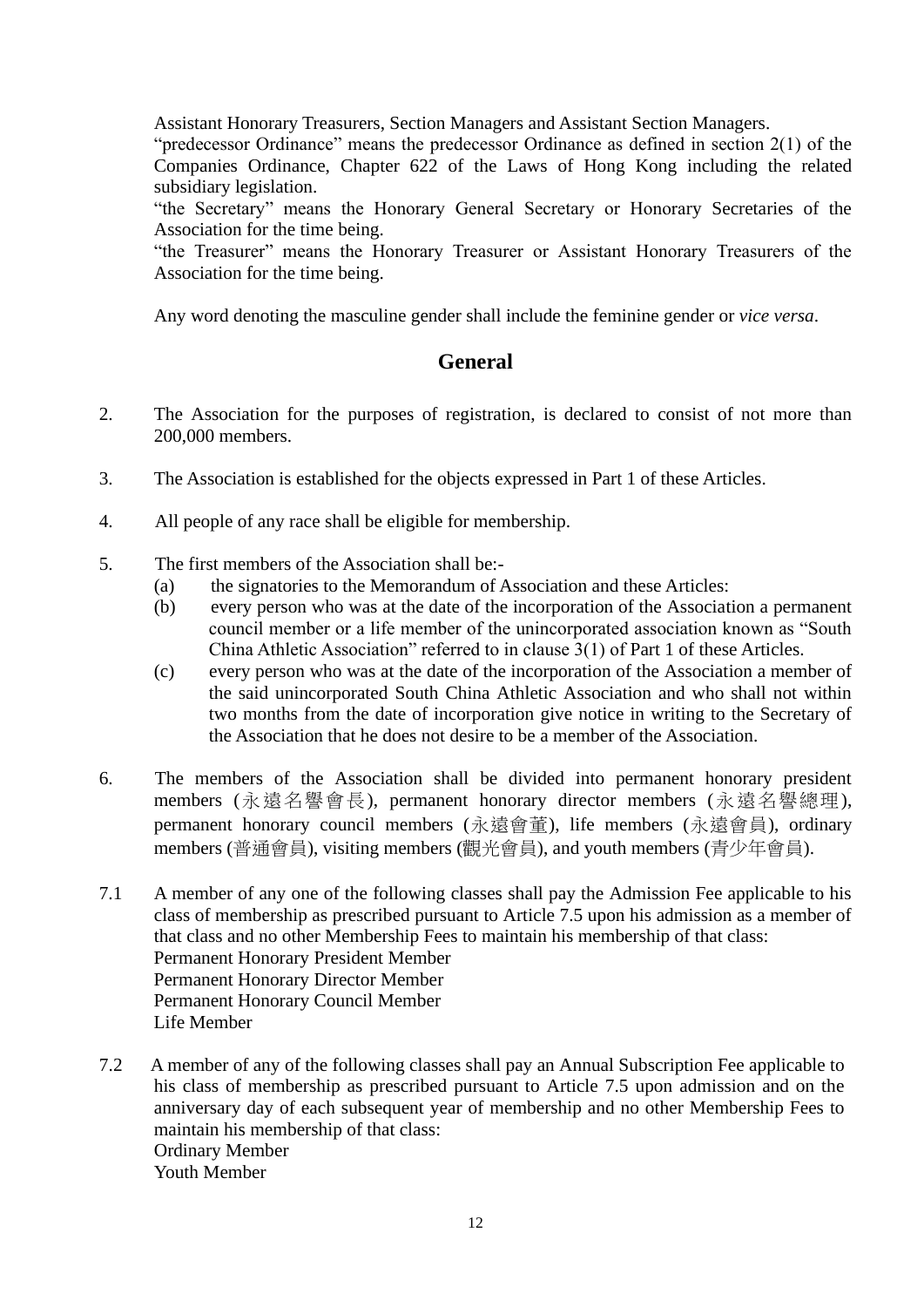- 7.3 A Visiting Member shall pay a Monthly Subscription Fee as prescribed pursuant to Article 7.5 upon admission and on the first day of each subsequent month and no other Membership Fees to maintain his membership.
- 7.4 After the passing of the resolution on the  $11<sup>th</sup>$  day of April 2002 the existing Special Members and Associate Members shall become Ordinary Members; and the Life Associate Members shall become Life Members.
- 7.5 The amounts of the Admission Fee, Annual Subscription Fee, and Monthly Subscription Fee mentioned in Articles 7.1 to 7.3 above shall be decided by the Executive Committee provided that any change in the amounts of the Membership Fees shall not take effect until the after the expiry of a 30 days' notice of the change shall have been given to the members and provided further that the Executive Committee shall have not received any requisitions by Members duly made under Article 28 or Sections 566 to 568 of the Ordinance to convene an extraordinary general meeting for the purpose of proposing a resolution to revoke such change in Membership Fees.
- 7.6 The classes of Life Members and Youth Members are open for application by people under the age of 18 years old. The other classes of membership are only for application by people over the age of 18 years old.
- 8. The permanent council members and the life members under Article 5(b) hereof shall be exempted from the payments under Article 7.
- 9. Every candidate for membership of the Association (other than as aforesaid) shall be introduced by one member of the Association. The application shall be made in writing and shall be in such form in Chinese or otherwise as the Executive Committee may from time to time decide. The Executive Committee shall have the right of accepting or refusing any application without assigning any reason thereof. The Executive Committee may delegate its right of accepting or refusing membership application to such committee or sub-committee as it may deem fit.
- 10. Members changing their place of residence shall give due notice to the Secretary and furnish him with an address to which notices and letters may be sent: all notices and letters sent by post or otherwise to such address (in default of notice of change of address) shall be considered as duly received by the member.
- 11. Should any member, who is obliged to pay a periodical subscription under Article 7.2 or 7.3 fail to pay the same as and when it falls due, he shall ipso facto cease to be a member and shall not be entitled to the use of any facility of the Association, but shall be eligible for re-admission upon payment of the said subscription.
- 12. No member shall be entitled to the use of any of the facilities of the Association unless and until all moneys presently due and payable by him to the Association have been paid and claims against him by the Association have been settled.
- 13. The rights and privileges of a member shall be personal to himself; they shall not be transferable by his own act or operation of law and shall cease upon his death or upon his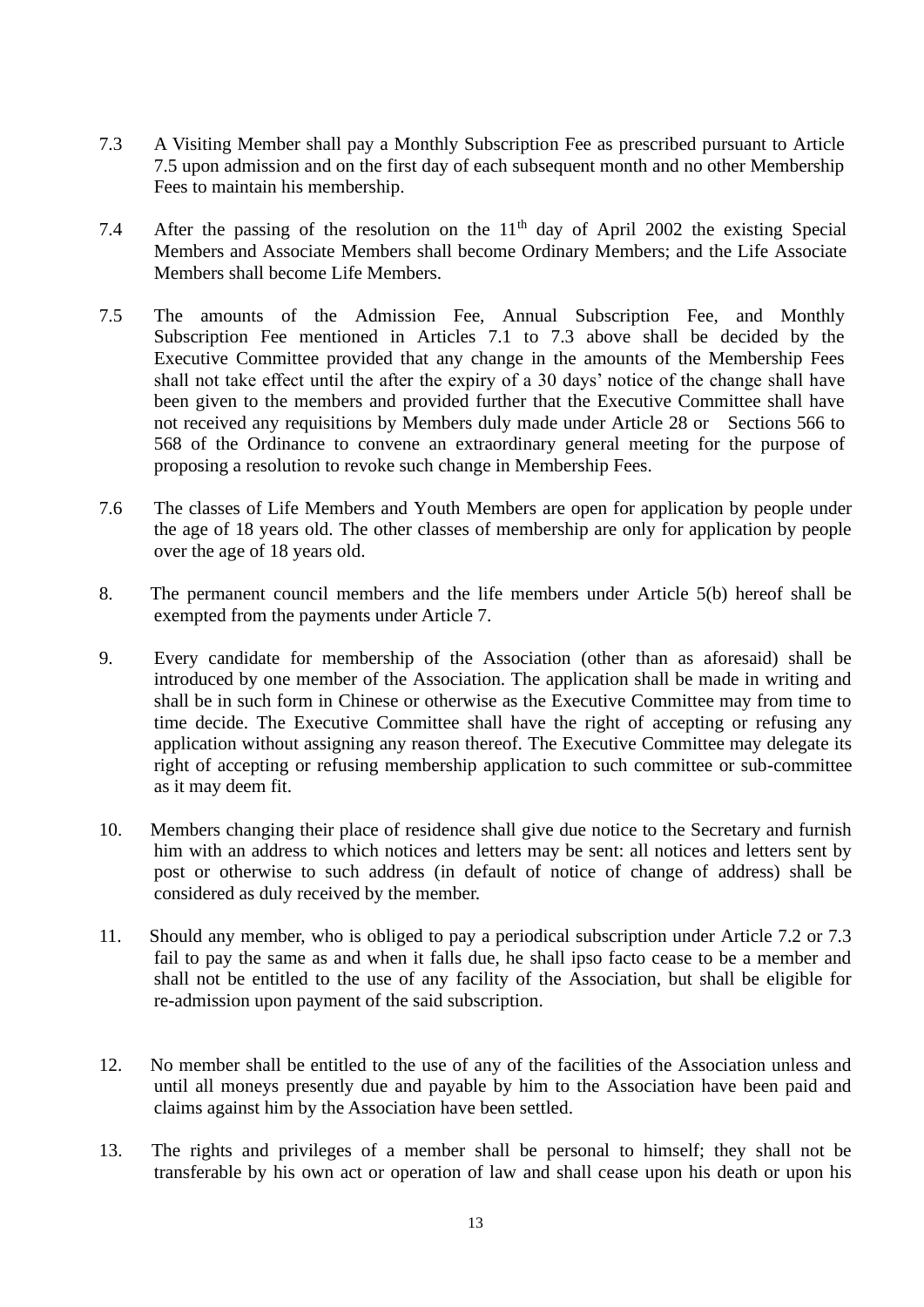ceasing from any cause to be a member under the provisions of these Articles.

- 14. The Executive Committee shall have the power to invite any person or persons of distinction of any nationality to become honorary members of the Association for the current year without payment of any subscription fee as provided in Article 7 and who shall have all the privileges of members without any of the liability of members but shall have no voice in the management or vote in the election.
- 15. If any member violates the Articles of Association or Bye-laws of the Association or if his conduct in or out of the playing fields or grounds, club houses and other premises of the Association shall, in the opinion of any one member of the Executive Committee or of any 5 members of the Association (who shall certify the same in writing to the Executive Committee) be injurious to the character or interests of the Association or be derogatory to such member's station in society, a meeting of the Executive Committee shall be convened to consider the case.
- 16. If the member complained of shall not, when requested, explain verbally or by letter his conduct to the satisfaction of the Executive Committee, they shall call upon such member to resign, and should he not do so within a week his name shall be erased from the list of members and he shall *ipso facto* cease to be a member of the Association, provided always that the decision calling upon him to resign shall be supported by a resolution passed by at least two-thirds of the Committee present and voting at such meeting.
- 17. The Executive Committee shall on the written requisition of the member affected by their decision under the preceding Article convene an extraordinary joint meeting of the Executive Committee and the Council of the Association for the purpose of reviewing their decision provided that the requisition shall be signed by at least twenty other members of the Association within 30 days following the decision of the Executive Committee under Article 16 hereof calling upon such member to resign.
- 18. The Executive Committee may, if they consider the case sufficiently grave, immediately by written notice to the member suspend him from the use of the playing fields, grounds, club houses and other premises of the Association pending the investigation of his conduct by the Executive Committee.
- 19. The Executive Committee may, after due consideration of the complaint against a member under Article 15 and his explanation, if any, suspend the member whose conduct is in question, from the use of the playing fields, grounds, club houses and other premises of the Association and its privileges.
- 20. The Executive Committee may in all cases reconsider their own determination upon being requested so to do in writing signed by any 20 members of the Association.
- 21. Any member who is adjudicated a bankrupt or who compounds with his creditors under the provisions of any act or ordinance relating to bankruptcy or who shall be imprisoned for a criminal offence, or who, in the opinion of the Executive Committee, shall have left Hong Kong to escape trial, or shall be dismissed from the public service with disgrace, shall, *ipso facto*, cease to be a member of the Association and shall forfeit all rights to the use of, or claim upon, any property in the Association, but it shall be lawful for the Executive Committee on the written application of such member, after inquiry, to restore his name to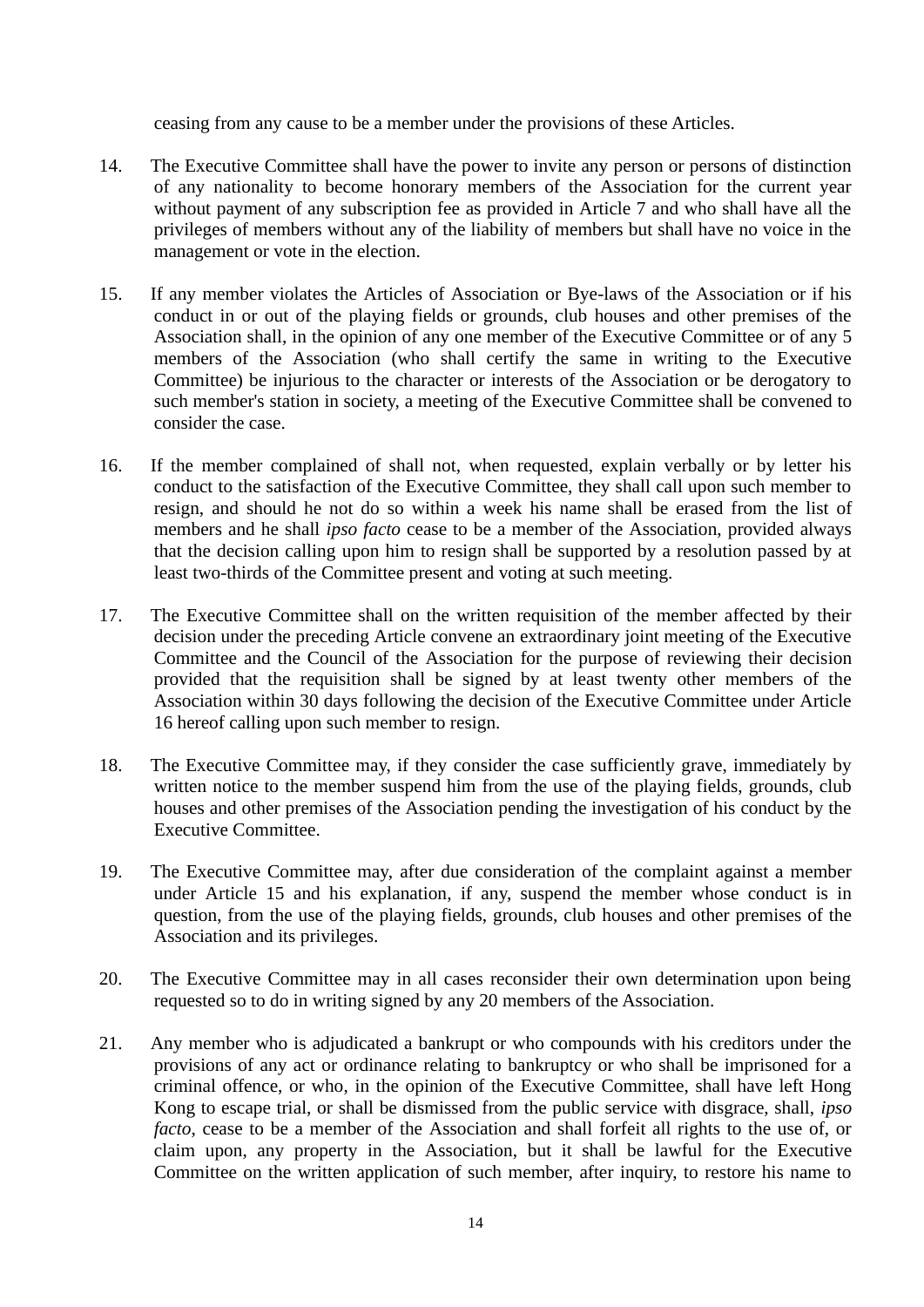the books of the Association.

- 22. Any member who fails to pay any moneys due from him to the Association at the time prescribed either by these Articles or by the Bye-laws of the Association for the time being in force, shall, *ipso facto*, cease to be a member, but the Executive Committee may in their discretion if good cause shown, reinstate such member.
- 23. When a member resigns at the request of the Executive Committee, his subscription for the current year shall be returned to him.
- 24. A member of the Executive Committee shall not act as a member of the Executive Committee at any meeting at which his own conduct is in question, or at any meeting held to investigate any case in which he is the complainant.

### **General Meetings**

- 25. The first general meeting shall be held at such time not being less than one month or more than three months after the incorporation of the Association, and at such place as the Executive Committee may determine.
- 26. Subject to section 107 of Schedule 11 to and sections 611, 612 and 613 of the Ordinance, the Association must, in respect of each financial year of the Association, hold a general meeting as its annual general meeting in accordance with section 610 of the Ordinance. The annual general meeting shall be held at such time and place as the Executive Committee shall appoint.
- 27. All general meetings other than the annual general meeting shall be called extraordinary general meetings.
- 28. The Executive Committee may, if it thinks fit, call a general meeting. If the Executive Committee is required to call a general meeting under section 566 of the Ordinance, it must call it in accordance with section 567 of the Ordinance. But if the Executive Committee does not call a general meeting in accordance with section 567 of the Ordinance, the members who requested the meeting, or any of them representing more than one half of the total voting rights of all of them, may themselves call a general meeting in accordance with section 568 of the Ordinance.

### **Notice of General Meetings**

29. An annual general meeting and any meeting called for the passing of a special resolution shall be called by 2l days' notice in writing at the least, and a meeting of the Association other than an annual general meeting or a meeting for the passing of a special resolution shall be called by 14 days' notice in writing at the least. The notice shall be exclusive of the day on which it is served or deemed to be served and of the day for which it is given, and shall specify the place, the day and the hour of meeting, and in case of special business, the general nature of that business, and shall be given in manner hereinafter mentioned or in such other manner, if any, as may be prescribed by the Association in general meeting to such persons as are, under the Articles of Association, entitled to receive such notice from the Association.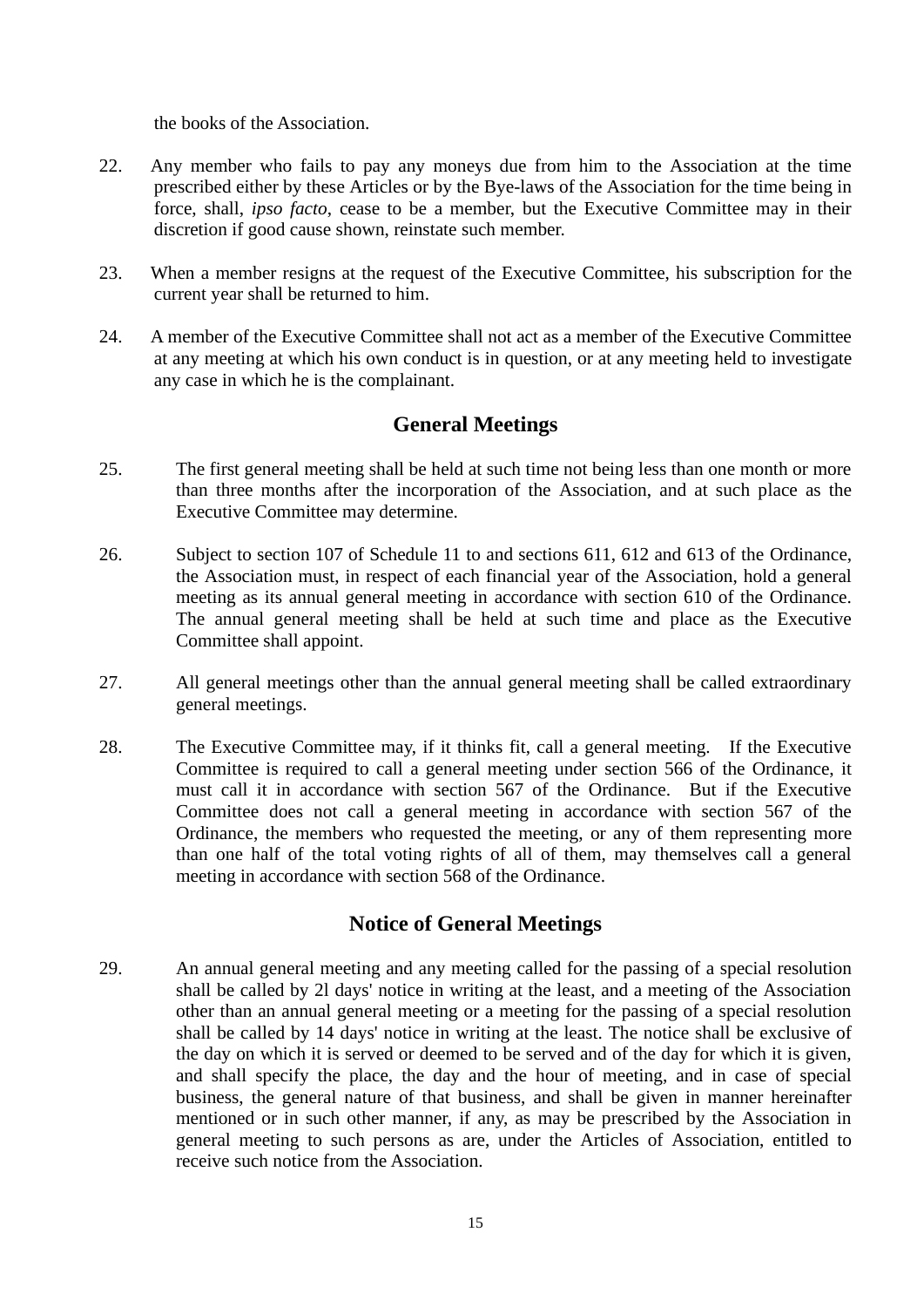- 30. The accidental omission to give notice of a meeting to or the non-receipt of notice of a meeting by any member shall not invalidate the proceedings at any meeting.
- 31. All business shall be deemed special that is transacted at an extraordinary general meeting and all that is transacted at an annual general meeting, with the exception of the consideration of the accounts, balance sheet and the report of the Executive Committee and auditors, the election of the members of the Executive Committee in the place of those retiring in every alternative year and the appointment of and the fixing of the remuneration of the auditors. At every annual general meeting, the Chairman of the Executive Committee and the Honorary Treasurer who assumed office during the term to which such account and balance sheet relate shall be present.

### **Proceedings at General Meetings**

- 32. No business shall be transacted at any general meeting unless a quorum of members is present at the time when the meeting proceeds to business and continues to be present until the conclusion of the meeting and such quorum shall consist of not less than 21 members present.
- 33. The President and in his absence, one of the Vice-Presidents shall preside as chairman at every general meeting of the Association. If at any meeting the President or Vice-Presidents shall not be present within 15 minutes after the time appointed for holding the meeting, or if they shall have previously notified the Secretary of their intention of not being present, the Chairman of the Executive Committee, or, in his absence one of the Vice-Chairmen of the Executive Committee, shall preside or, if all of them shall not be present, one of the members of the Executive Committee of the Association shall preside, or if no Executive Committee member be present or willing to take the chair, the members present shall choose one of their number to be chairman.
- 34. The chairman may with the consent of any meeting at which a quorum is present (and shall if so directed by the meeting) adjourn the meeting from time to time and from place to place, but no business shall be transacted at any adjourned meeting other than the business left unfinished at the meeting from which the adjournment took place. When a meeting is adjourned for thirty days or more, notice of the adjourned meeting shall be given in the manner provided by Article 29 hereof. Save as aforesaid it shall not be necessary to give any notice of an adjournment or of the business to be transacted at an adjourned meeting.
- 35. If within half an hour from the time appointed for the meeting, a quorum is not present the meeting, if convened upon the requisition of members, shall be dissolved; in any other case it shall stand adjourned to the same day in the next week at the same time and place, and if at the adjourned meeting a quorum is not present within half an hour from the time appointed for the meeting, the members present shall be a quorum.
- 36. At any general meeting a resolution put to the vote of the meeting shall be decided on a show of hands, unless a poll is (before or on the declaration of the result of the show of hands) demanded :
	- (a) by the chairman; or
	- (b) by at least 2 members present in person or by proxy; or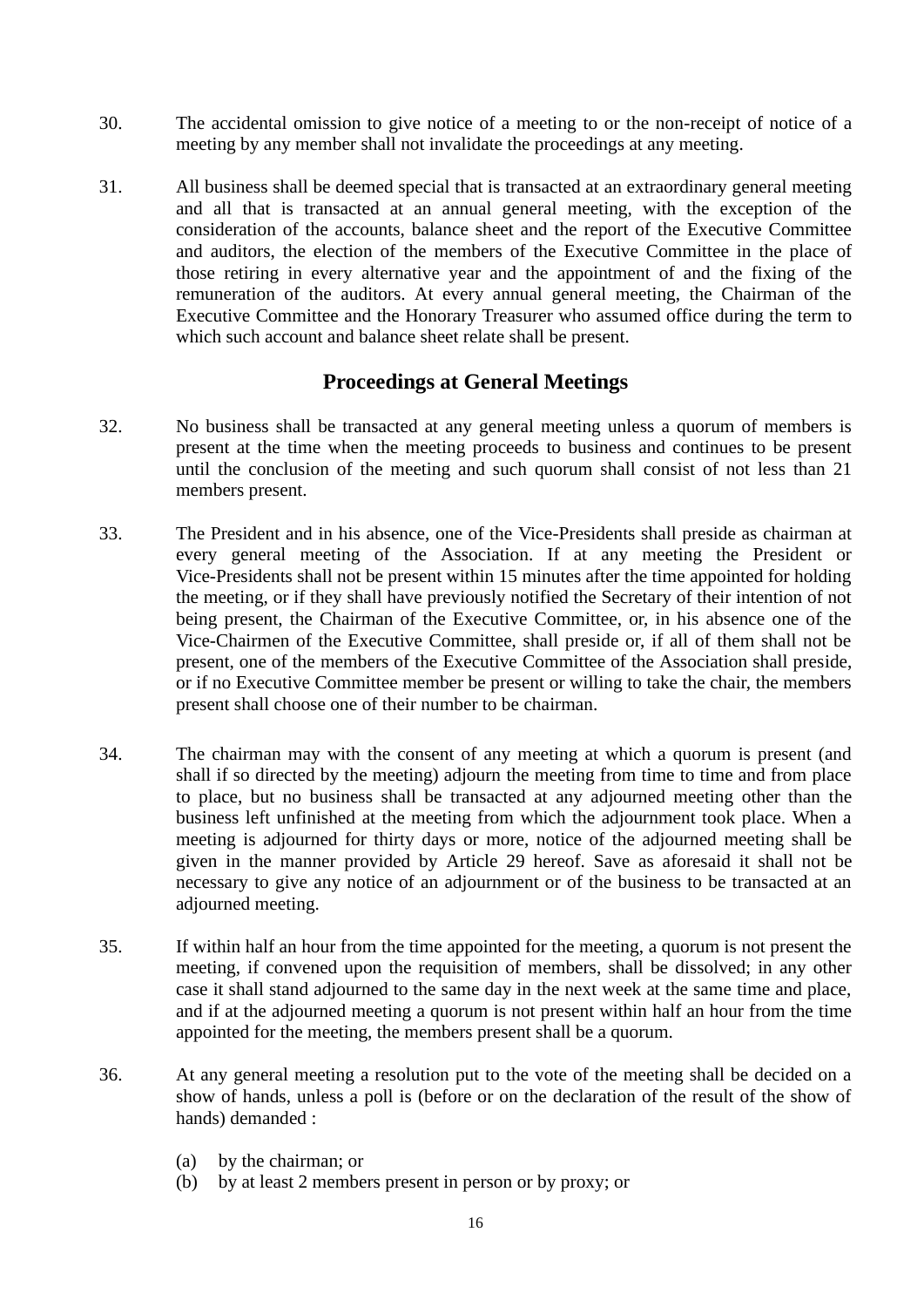(c) by any member or members present in person or by proxy and representing at least 5% of the total voting rights of all the members having the right to vote at the meeting.

Unless a poll is so demanded, a declaration by the chairman that a resolution has, on a show of hands, been carried, or carried unanimously, or by a particular majority, or lost, and an entry to that effect in the book of the proceedings of the Association, shall be conclusive evidence of the fact, without proof of the number or proportion of the votes recorded in favour of or against that resolution.

- 37. If a poll is duly demanded it shall be taken in such a manner as the chairman directs, and the result of the poll shall be deemed to be the resolution of the meeting at which the poll was demanded.
- 38. In the case of an equality of votes, whether on a show of hands or on a poll, the chairman of the meeting, at which the show of hands takes place, or at which the poll is demanded, shall be entitled to a second or casting vote.
- 39. A poll demanded on the election of a chairman or on a question of an adjournment shall be taken forthwith. A poll demanded on any other questions shall be taken at such time as the chairman of the meeting directs.

### **Votes of Members**

- 40.1 A member who is either a Permanent Honorary President Member, Permanent Honorary Director Member, Permanent Honorary Council Member, Life Member, or Ordinary Member and shall have been a Youth Member or member of any one or more of the aforesaid classes continuously for not less than 5 years on the day when he shall exercise his votes as a member shall be entitled to 1,000 votes on any motion or matter to be voted upon by the members in general meeting or election.
- 40.2 A member who is either a Permanent Honorary President Member, Permanent Honorary Director Member, Permanent Honorary Council Member, Life Member or Ordinary Member who is not qualified under Article 40.1 shall be entitled to one vote on any motion or matter to be voted upon by the members in general meeting or election.
- 40.3 A Youth Member or a Visiting Member regardless of his years of membership standing, shall only be entitled to one vote on any motion or matter to be voted upon by the members in general meeting or election.
- 41. No member shall be entitled to vote at any meetings, whether general meeting or Executive Committee meeting unless all moneys presently payable by the member to the Association have been paid.

### **Election**

42. The Executive Committee shall not later than the month of February in every alternative year appoint an Election Committee consisting of such number of members of the Association as the Executive Committee may decide whose duty shall be to carry out all arrangements for the election of a Members Representative Election Board.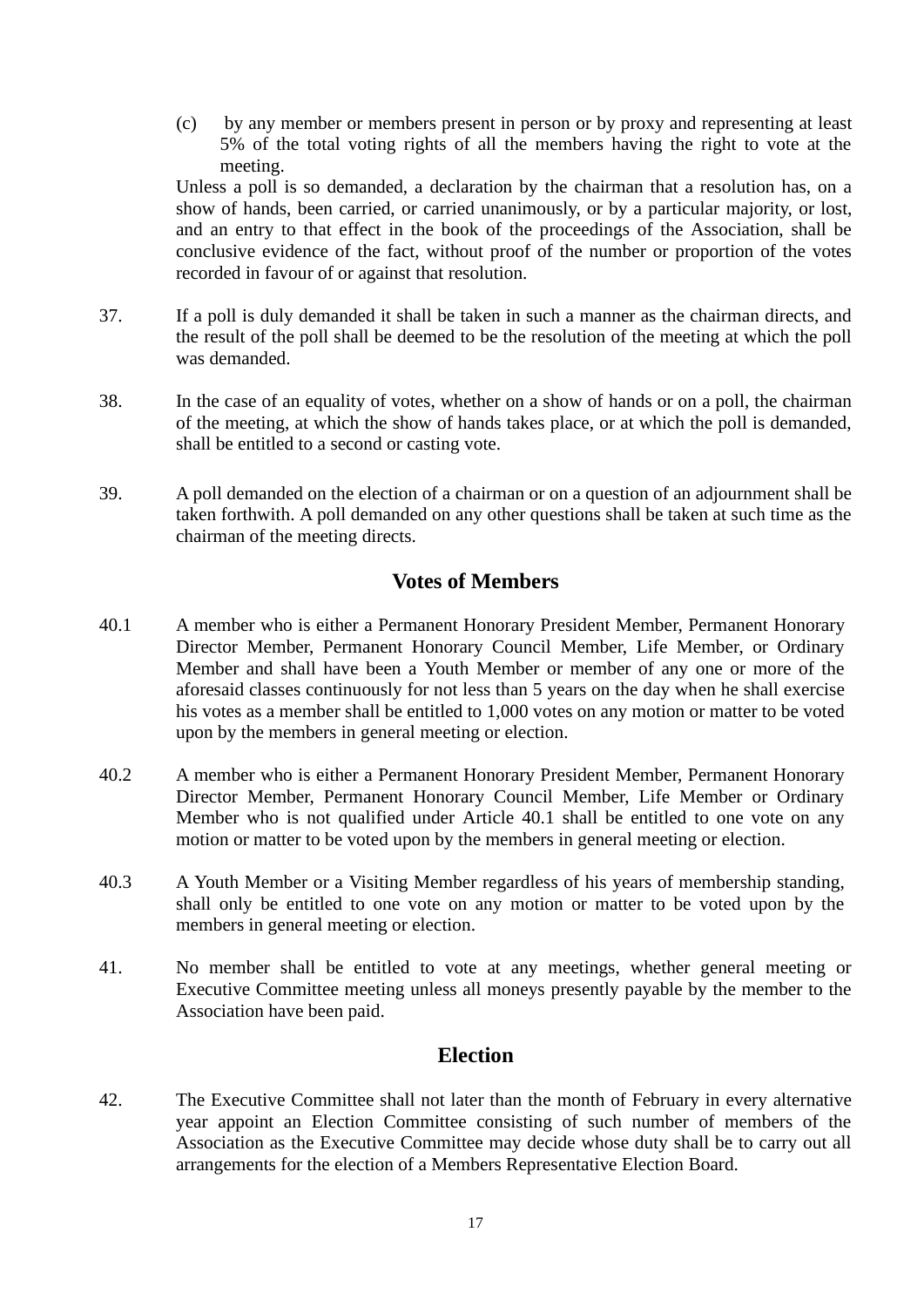- 43. An advertisement shall be inserted in a local newspaper stating the date and place where Preliminary Nomination Tickets can be obtained. A Member shall be entitled to nominate not more than 25 candidates, on the Preliminary Nomination Ticket which shall be signed by him and returned to the Association within a period prescribed by the Election Committee.
- 44. The Election Committee shall then check the Preliminary Nomination Tickets so returned and every candidate receiving 20,000 or more votes shall be considered as having been duly nominated as a qualified candidate. The Election Committee shall then cause Election Tickets containing the names of the qualified candidates to be prepared, and cause another advertisement to be inserted in a local newspaper inviting the Members to apply for the same. A Member shall be entitled to elect not more than 50 candidates from the list of qualified candidates specified in the Election Ticket by making a mark against the names of the candidates whom he proposes to elect on the Election Ticket which shall be signed and sealed by him and returned to the election box of the Association within a period prescribed by the Election Committee.
- 45. Only those Members each of whom is entitled to 1,000 votes under Article 40. 1 shall be entitled to nominate or be eligible for nomination as a candidate for election to the Members Representative Election Board.
- 46. (a) At the prescribed time, the Election Committee shall check the election tickets, and those candidates not exceeding 50 in number receiving the most number of votes shall be declared to have been elected to be members of the Members Representative Election Board. In case of the last two or more candidates each obtaining an equality of votes, the one to be elected shall be determined by lot.
	- (b) No member shall be eligible to be elected a member of the Members Representative Election Board unless he has served in the Executive Committee for not less than 6 years in the aggregate and during each year of office he has attended not less than 6 meetings of the Executive Committee, provided where any member has served as the President or as a Vice-President of the Association, he shall be deemed, for the purposes of this Sub-Article, to have served in the Executive Committee for such number of year or years as he has served as the President or as a Vice-President of the Association, as the case may be, and provided further that the aforesaid requirement for attendance at meetings of the Executive Committee shall not apply to any member while serving as the President or as a Vice-President of the Association.
- 47. Should the membership number and other particulars on the election ticket fail to correspond with those kept by the Association such election ticket shall be null and void.
- 48. (a) The Election Committee shall then convene a meeting of the Members Representative Election Board at which the Honorary Council Members, the Council and the Executive Committee shall be elected in the manner as provided by these Articles.
	- (b) Any candidate for any office of the Association shall not be elected without his consent. A nomination form prescribed by and obtainable from the Association must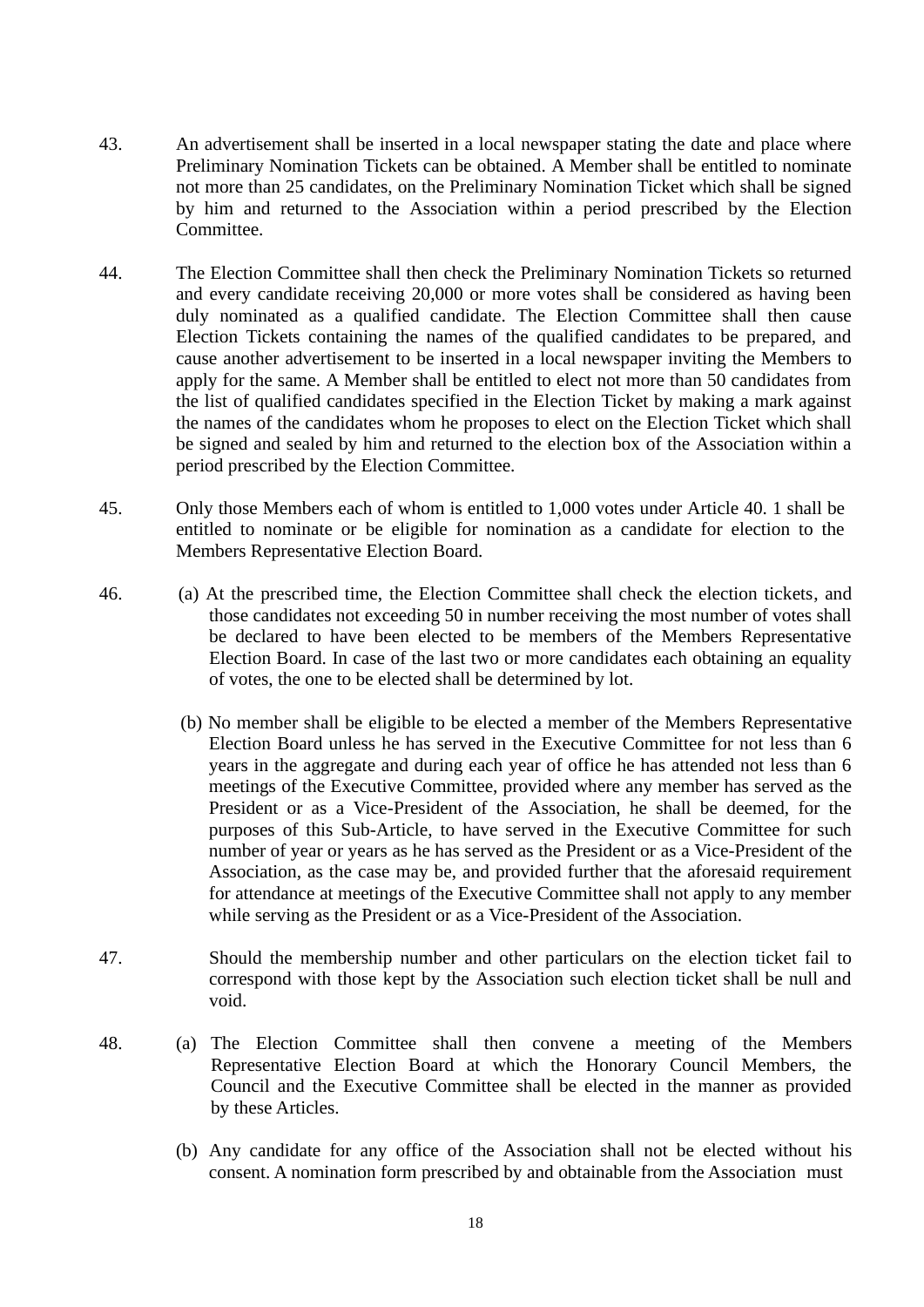be signed by one proposer and one seconder, both of whom must be members of the current Members Representative Election Board. The said nomination form shall be enclosed in a sealed envelope, and it shall reach the Election Committee at least seven days before the meeting of the Members Representative Election Board, or by such other date as may be fixed by the Members Representative Election Board for the collection of nomination forms.

- (c) Every nomination form shall contain only the name of one candidate for one office of the Association.
- (d) The Members Representative Election Board shall meet once every three months, 14 days' notice of such meeting shall be given to the members of the Members Representative Election Board to enable them to nominate candidates pursuant to Article 50.
- 49. One third of the members of the Members Representative Election Board present shall constitute a quorum. The meetings and proceedings of this Board shall be governed by the provisions herein contained for regulating the meetings and proceedings of the Executive Committee, so far as the same are applicable hereto, and are not superseded by any regulation made by the Executive Committee under this Article.
- 50. If at the meeting of the Members Representative Election Board, the members of the Council and of the Executive Committee shall not have been wholly elected then those wishing to nominate any one to fill such vacancies shall obtain from the Association a nomination form as provided for in Article 48(b)and 48(c) herein, and submit the same direct to the Chairman of the Members Representative Election Board seven days before any Members Representative Election Board meeting. No one shall be eligible to propose and second any candidate, unless he is a member of the current Members Representative Election Board.
- 5l. The newly elected members of the Council and of the Executive Committee shall assume office on the 1st day of June in each year when the election takes place.

### **The Council**

- 52. The Council shall consist of not more than 11 members. The President and the two Vice-Presidents of the Association shall *ipso facto* be the President and Vice-Presidents of the Council. The President and two Vice-Presidents together with the other members of the Council shall be elected by the Members Representative Election Board.
- 53. Every member who has assumed the office of a member of the Executive Committee of the Association is eligible to be elected as a member of the Council.
- 54. The term of office of a Council member shall be two years from  $1<sup>st</sup>$  June in the year when the election takes place. A retiring member of the Council shall be eligible for re-election but no President or Vice-President of the Association shall be elected to the same post for more than two consecutive terms.
- 55. The Council shall formulate plans for the promotion of the interests of the Association, and to develop and encourage athletic and healthy recreation and shall lay down principles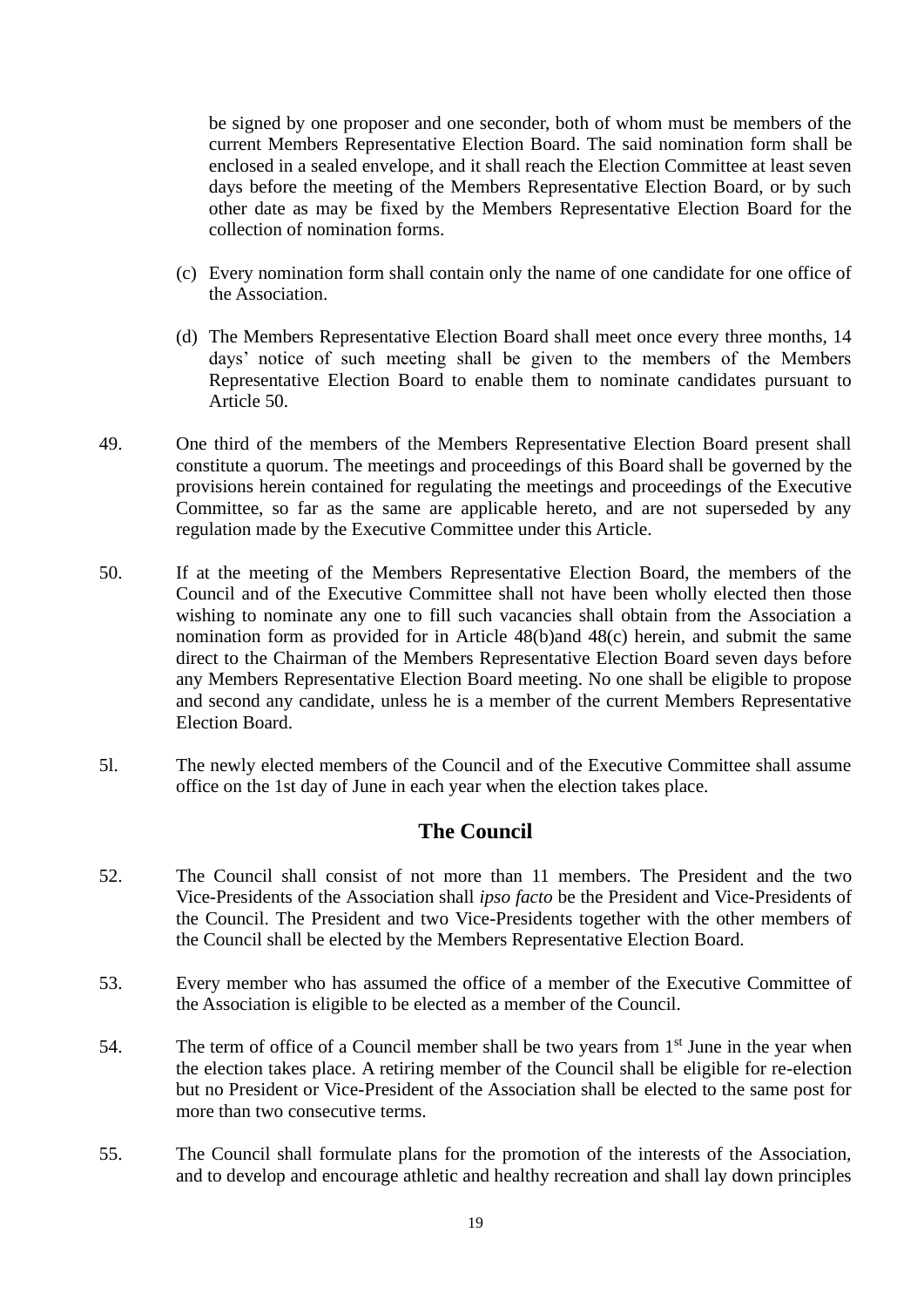for the making of rules and regulations.

- 56. The Council may meet together for the dispatch of business, adjourn and otherwise regulate their meetings as they think fit. Until otherwise determined five members of the Council shall constitute a quorum. Questions arising at any meeting shall be decided by a majority of votes. In case of an equality of votes, the chairman of the Council meeting shall have a second or casting vote. All meetings of the Council shall be convened by the direction of the President, and in his absence, that of one of the Vice-Presidents. The President shall also at the request of the Executive Committee at any time summon a meeting of the Council.
- 57. At any meeting of the Council, the Chairman and Vice-Chairman of the Executive Committee, the Honorary Treasurer and the Honorary General Secretary shall be entitled to be present. Any member of the Executive Committee desirous of making a report direct to the Council shall submit such report in writing, and, if so directed by the President, he shall attend before the Council to answer any question arising thereon. The Council shall also have power to call upon any member of the Executive Committee to attend the meeting to make reports on any matter or to answer any question arising thereon.
- 58. The President shall preside at every meeting of the Council. If at any meeting the President is not present within 15 minutes after the time appointed for holding the meeting, one of the Vice-Presidents shal1 preside and if both Vice-Presidents shall be absent, the members of the Council present may choose one of their number to be Chairman of the meeting.
- 59. The Council shall not be entitled to issue any orders for the carrying out of any matters or to interfere with the management of the affairs of the Association.

### **The Executive Committee**

60. The Association shall have an Executive Committee of not more than 80 members in addition to the Chairman, 3 Vice-Chairmen, among the Chairman and the Vice-Chairmen, one must be a Lady Member, an Honorary Treasurer, 2 Assistant Honorary Treasurers, an Honorary General Secretary, 2 Honorary Secretaries, one Manager and not more than three Assistant Managers of the following sections. They shall be elected by the members of the Members Representative Election Board.

| 1.               | <b>Ambulance Section</b>         | (救 | 護         | 部) |
|------------------|----------------------------------|----|-----------|----|
| 2.               | <b>Badminton Section</b>         | (羽 | 毛球部)      |    |
| 3.               | <b>Baseball/Softball Section</b> |    | (棒球 /壘球部) |    |
| $\overline{4}$ . | <b>Basket Ball Section</b>       | (籃 | 球         | 部) |
| 5.               | <b>Billiard Section</b>          | (桌 | 球         | 部) |
| 6.               | <b>Chinese Boxing Section</b>    | (國 | 術         | 部) |
| 7.               | <b>Cultural Section</b>          | (智 | 育         | 部) |
| 8.               | <b>Educational Section</b>       | (學 | 務         | 部) |
| 9.               | <b>Fencing Section</b>           | (劍 | 擊         | 部) |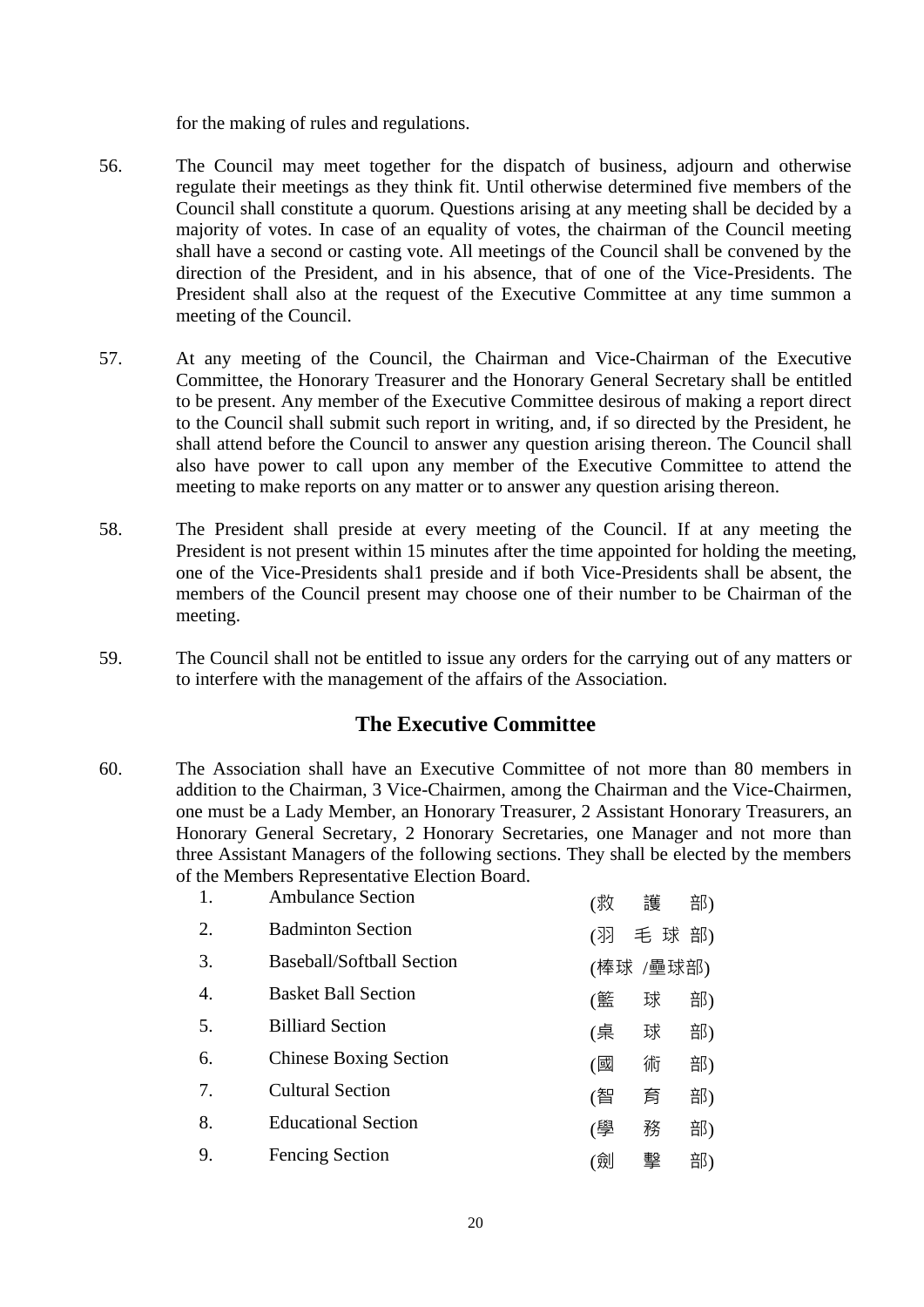| <b>Football Section</b>         | (足           | 球   | 部)                                           |
|---------------------------------|--------------|-----|----------------------------------------------|
| <b>Golf Section</b>             | (高)          |     |                                              |
| <b>Hand Ball Section</b>        | (手           | 球   | 部)                                           |
| Judo Section                    |              | 道   | 部)                                           |
| <b>Karate Section</b>           |              |     | 部)                                           |
| Lady Members' Section           | (女           | 子   | 部)                                           |
| Members' Section                |              | 員   | 部)                                           |
| <b>Physical Culture Section</b> | (健           | 身   | 部)                                           |
| <b>Recreational Section</b>     |              | 藝   | 部)                                           |
| <b>Scout Section</b>            |              | 軍   | 部)                                           |
| <b>Swimming Section</b>         | (游           | 泳   | 部)                                           |
| <b>Table Tennis Section</b>     | (乒           | 乓 球 | 部)                                           |
| <b>Tennis Section</b>           | (網           | 球   | 部)                                           |
| <b>Track and Field Section</b>  | $(\boxplus)$ | 徑   | 部)                                           |
| <b>Volley Ball Section</b>      | (排           | 球   | 部)                                           |
| <b>Yoga Section</b>             | (瑜           | 伽   | 部)                                           |
|                                 |              |     | 爾 夫球部)<br>(柔<br>道<br>(空 手<br>(會<br>(遊<br>(童) |

No member of the Association who has not attained the age of 21 years shall be eligible to be elected as a member of the Executive Committee of the Association.

- 61. No Youth Member, Visiting Member or Ordinary Member of the Association shall be eligible to be elected as a member of the Executive Committee of the Association.
- 62. Notwithstanding the provisions of Article 60 as to the number of Assistant Managers to each Section, the Executive Committee shall have power to determine the number of Assistant Managers to each section, such determination shall be in accordance with the activities of each Section provided that no Section shall have more than 3 Assistant Managers.
- 63. The Executive Committee shall have power from time to time to create other Sections to cope with the growing activities of the Association and with the creation of each such Section, a Manager and one or more Assistant Managers shall be appointed to take charge of its activities. The Manager and Assistant Manager or Assistant Managers appointed under this clause shall be deemed to be accretions of the number of the members of the Executive Committee specified under Article 60.
- 64. The term of office of a member of the Executive Committee shall be two years but he shall be eligible for re-election. Provided no member shall assume the office of Chairman, Vice-Chairman, Honorary Treasurer, Assistant Honorary Treasurer, Honorary General Secretary, Honorary Secretary or Manager or Assistant Manager of the same Section for more than 2 consecutive terms.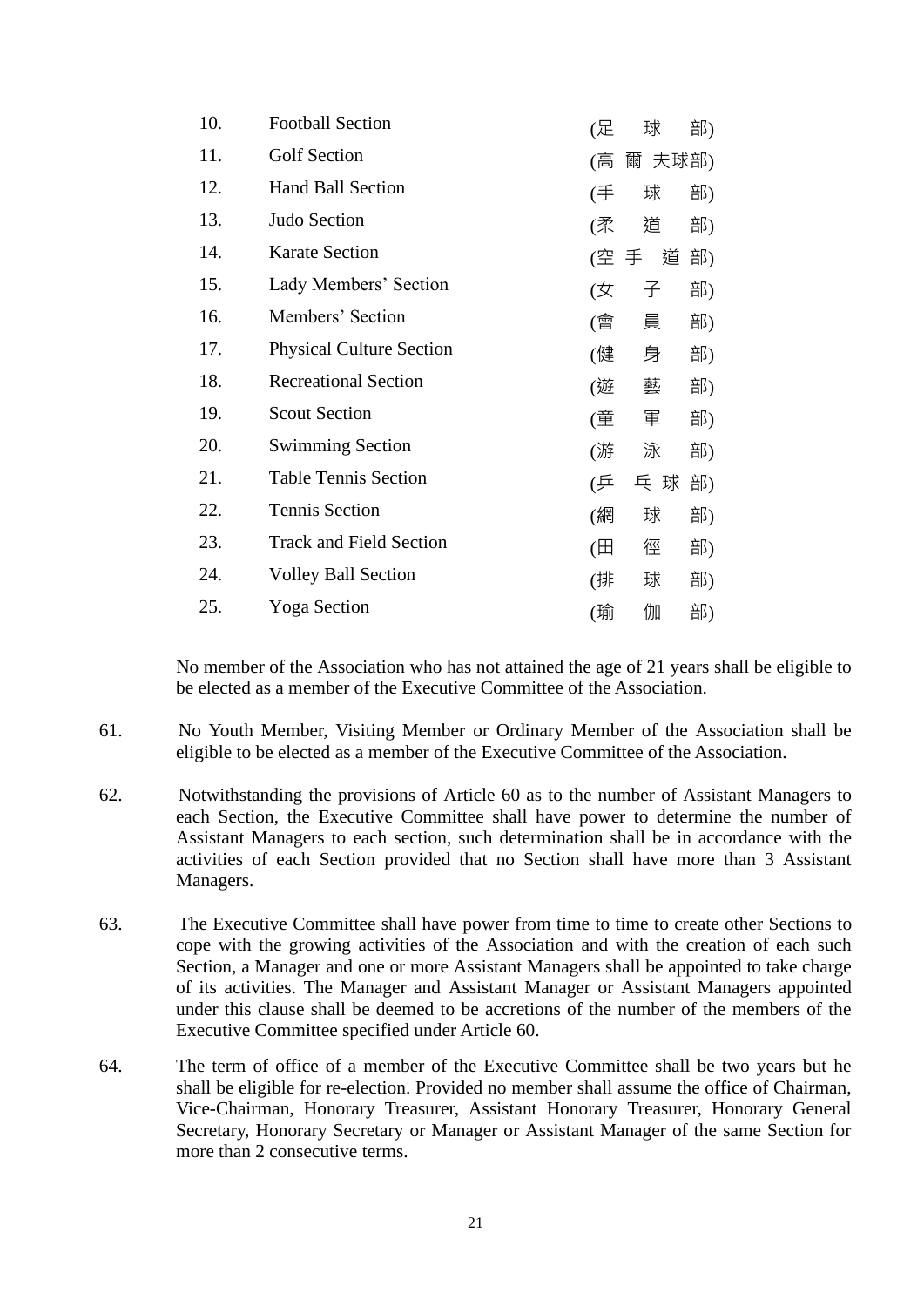### **Power and Duties of the Executive Committee**

- 65.1 The business of the Association shall be managed by the Executive Committee who may exercise all such powers of the Association as are not by the Ordinance or by these Articles required to be exercised by the Association in general meeting, subject nevertheless to any regulation of these Articles, to the provisions of the Ordinance and to such regulations, being not inconsistent with the aforesaid regulations or provisions, as may be prescribed by the Association in general meeting, but no regulation made by the Association in general meeting shall invalidate any prior act of the Executive Committee which would have been valid if that regulation had not been made.
- 65.2 The general powers given by Article 65.1 shall not be limited or restricted by any special authority or power given to the Executive Committee by this Article 65.2 or any other Article. Without prejudice to the general powers conferred as aforesaid and the other powers conferred by these Articles, it is hereby expressly declared that the Executive Committee shall subject to the proviso herein below appearing have the following powers, that is to say, power:

#### (a) **Purchase**

To purchase or otherwise acquire for the Association or sell or otherwise dispose of any property, rights or privileges which the Association is authorised to acquire at such price and generally on such terms and conditions as they think fit.

#### (b) **Land**

To sell, improve, manage, exchange, lease, let, mortgage or turn to account all or any part of the land, property, rights and privileges of the Association.

#### (c) **Employees**

Subject to Clause 4 of Part A: Mandatory Articles of the Articles of Association, to engage, suspend or dismiss the Chief Executive Officer and other employees of the Association and to fix and vary their scope of authority, salaries or emoluments.

#### (d) **Agents**

From time to time to provide for the management of the affairs of the Association in such manner as they think fit, and in particular, to appoint any person to be the attorneys or agents of the Association with such powers (including power to sub-delegate) and upon such terms as they think fit.

#### (e) **Remuneration**

Subject to Clause 4 of Part A: Mandatory Articles of the Articles of Association, to remunerate any officer or other person employed by the Association and to pay a gratuity or pension or allowance on retirement to any person who has held any other salaried office with the Association or to his widow or dependents and make contributions to any fund and pay premiums for the purchase or provision of any such gratuity, pension or allowance.

#### (f) **Bank accounts**

To open, operate and maintain bank accounts of the Association with or without interest and upon such terms and conditions as the Executive Committee shall deem fit subject to Article 68.

#### (g) **Receipts**

To make and give receipts, releases and other discharges for moneys payable to the Association and for claims and demands of the Association in such manner as the Executive Committee shall deem fit.

#### (h) **Investment**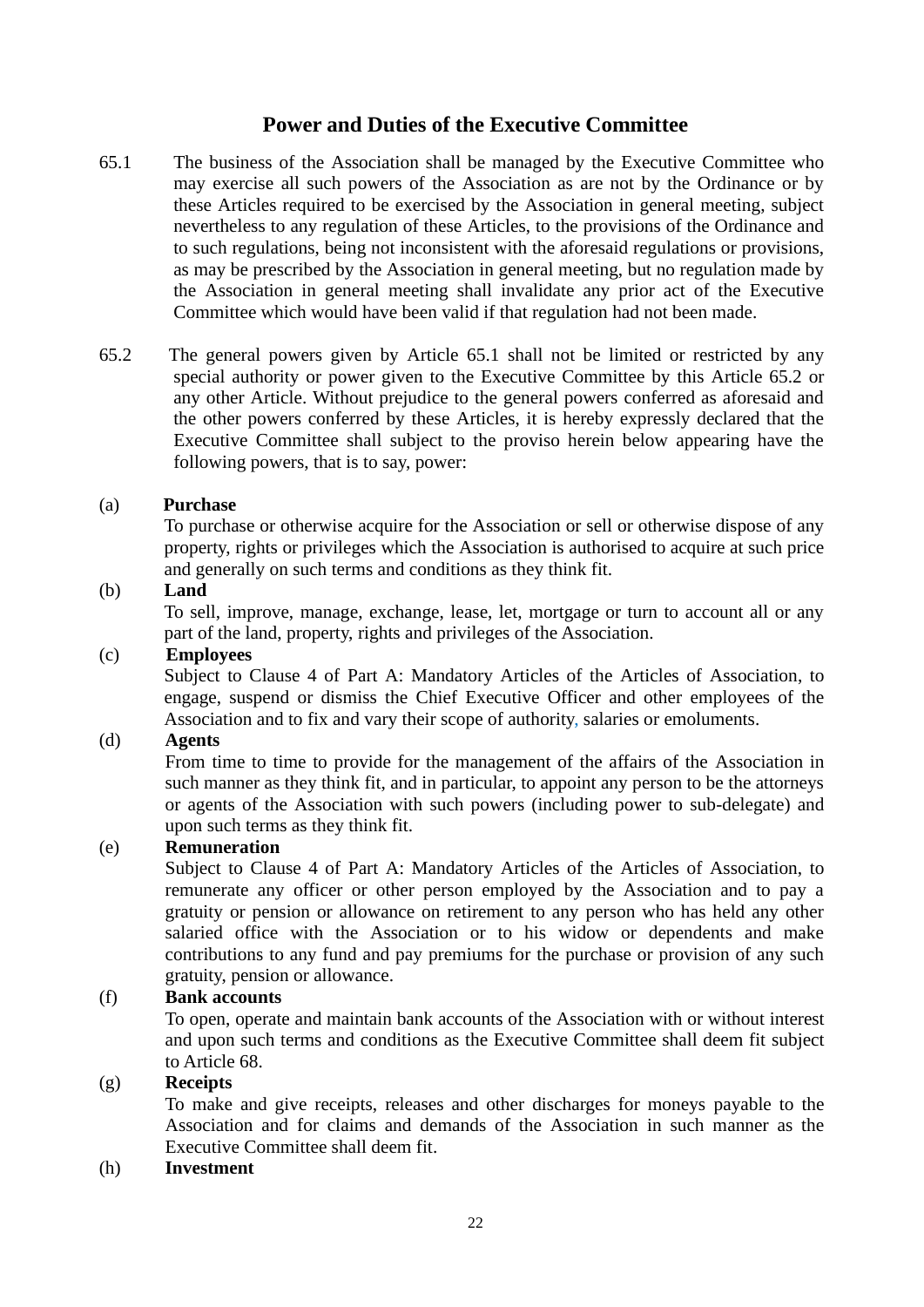To invest, lend or otherwise deal with any of the moneys or property of the Association in such reasonable and prudent manner as they think fit having regard to the Association's Articles of Association and from time to time to vary or realize any such investment.

#### (i) **Borrowing**

To borrow money on behalf of the Association and to pledge, mortgage, charge or hypothecate any of the property of the Association.

#### (j) **Negotiations**

To enter into all such negotiations and contracts and rescind and vary. all such contracts and execute and do all such acts, deeds and things in the name and on behalf of the Association as they may consider expedient for, or in relation to, any of matters aforesaid, or otherwise for the purposes of the Association.

#### (k) **Legal proceedings**

To institute, conduct, defend, compromise or abandon any legal proceedings by or against the Association or its officers, or otherwise concerning the affairs of the Association and also to compound and allow time for payment or satisfaction of any debts due and or any claims or demands by or against the Association.

#### (l) **Arbitration**

To refer any claims or demands by or against the Association to arbitration and observe and perform the awards.

#### (m) **Petition**

To petition the Government or any court tribunal authority or other body in the name of the Association.

#### (n) **Incidental matters**

To enter into such contracts, and do all such lawful acts and things as they may think expedient for the purposes of the Association.

- 66. The Chairman shall act as the representative of the Association in all its external and internal matters and shall carry into effect all matters provided herein and all resolutions duly passed by the Association or its Committees.
- 67. The Vice-Chairmen shall assist the Chairman in the dispatch of all matters and affairs of the Association and shall in the absence of the Chairman act on his behalf.
- 68.1 The Honorary Treasurer shall receive all subscriptions, and all other moneys coming to the Association and the receipt of the Honorary Treasurer or the Assistant Honorary Treasurer shall be the only sufficient discharge and the Honorary Treasurer or the Assistant Honorary Treasurer shall pay into a bank or banks to be named by the Executive Committee all moneys received by him.
- 68.2 The bank accounts of the Association shall be operated by:
- (a) the joint signatures of the Chairman or Vice-Chairman plus the Honorary Treasurer or any Assistant Honorary Treasurer without limit as to the amount; and/or
- (b) the joint signatures of any one of the above-mentioned office-bearers plus the Chief Executive Officer subject to a limit as to the amount to be decided by a two-third majority resolution of the Executive Committee.
- 69. The Honorary General Secretary assisted by the two Honorary Secretaries shall under the direction of the Chairman conduct all correspondence and act as the representative of the Association in matters with other clubs, associations, organisations or bodies and he shall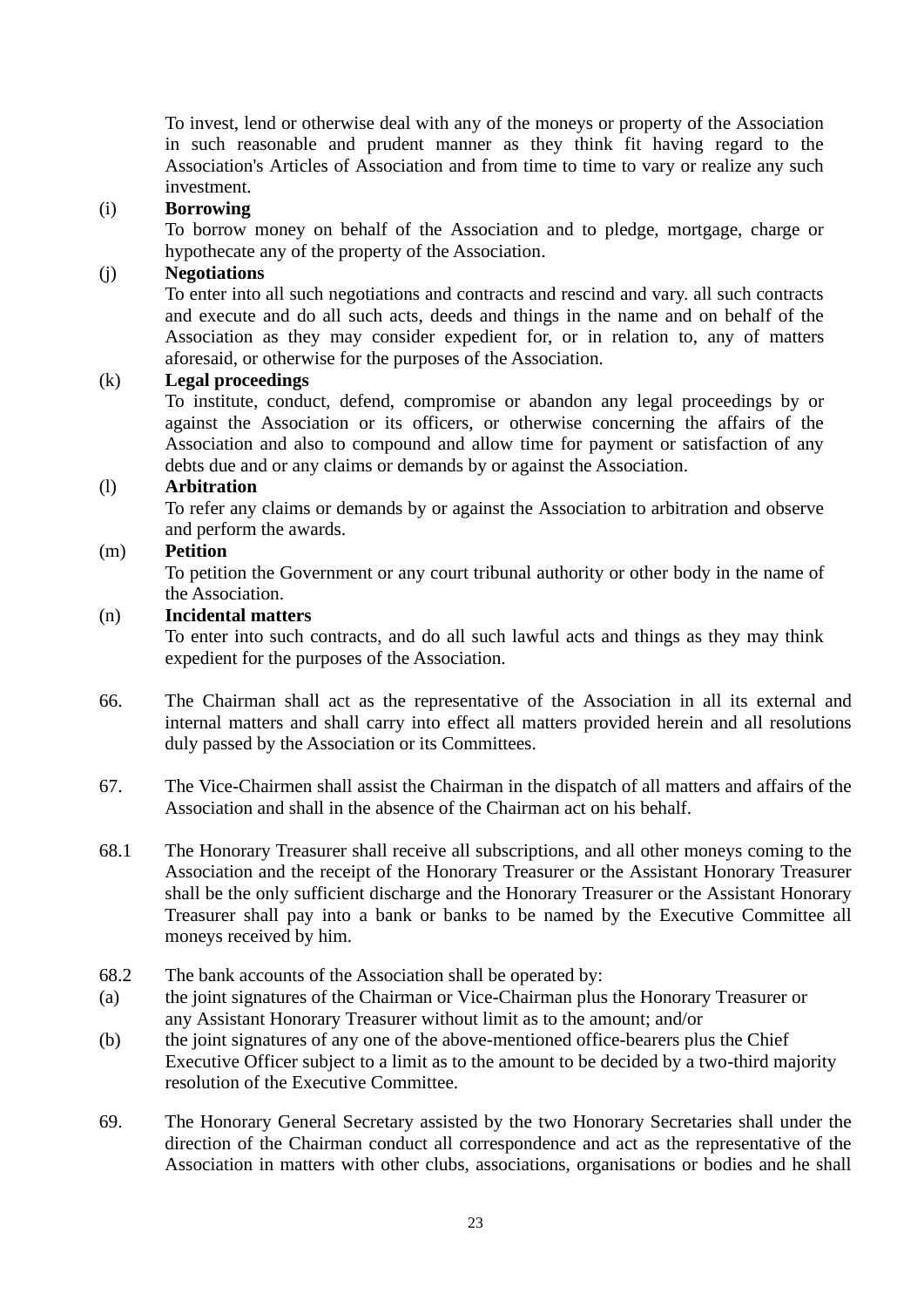also carry into effect the resolutions of the Executive Committee. The Honorary General Secretary shall be deemed to be the Secretary of the Association for the purpose of section 474 of the Ordinance.

- 70. The Manager of each Section shall conduct and manage all affairs appertaining to his Section and shall within such specified time as the Executive Committee may direct in each year appoint any members of the Association to be members of Sectional Committee to assist him in the conduct of the affairs of his Section, provided that the names of the persons so appointed shall be submitted to the Executive Committee for approval. Provided further if members of the Executive Committee are appointed to this Sectional Committee, the number so appointed shall not exceed one half of the members of the Sectional Committee.
- 71. The Assistant Managers shall assist the Manager in the dispatch of all matters and affairs of the Section and shall in the absence of the Manager act on his behalf.
- 72. The Executive Committee shall appoint an Emergency Committee consisting of such members as they think fit to deal with all matters which require immediate attention. Such Committee shall submit its decision to the Executive Committee for confirmation at their next meeting.
- 73. The Executive Committee shall have power at any time and from time to time appoint such Special Committee or Special Committees as they deem fit to deal with special matters and may determine the powers, functions and duties of any such Special Committee.
- 74. Any matter concerning a Section of which no decision can be arrived at or any disputes between or matters involving Sections shall be submitted to the Executive Committee or Emergency Committee for their decision.
- 75. The Executive Committee shall have power in the name of the Association to hold any functions for the entertainment of any person or persons irrespective of whether such person or persons are visitors to Hong Kong or permanent residents in Hong Kong and shall have the right to reserve at any time during the day or at night, and either the whole or any portion of the playing fields or grounds, club houses and other premises of the Association for the purpose of such entertainment. All members shall be entitled to participate but they shall pay the amount fixed by the Executive Committee as admission fee.
- 76. The Executive Committee may subject to these Articles from time to time make, add to, alter and repeal bye-laws for the regulations of the Association, its Sections, its officers and servants or the members and visitors thereof or any Section thereof and as to the use and enjoyment of the playing fields or grounds, Club houses or other premises of the Association or any part thereof. Any such alteration, addition or repeal thereof shall be binding provided the sanction of two thirds of the Executive Committee has been obtained thereto. They shall be posted in the principal club house or registered office of the Association for one week and shall be entered in a book to be kept for the purpose and such book shall be open to the inspection of all members and visitors.
- 77. The Executive Committee shall appoint a Chief Executive Officer to assist the Executive Committee to manage the affairs of the Association including the operations of the Council, the Executive Committee, all Sections, Boards, other committees, sub-committees, departments and units, with such powers and duties on such terms and conditions as from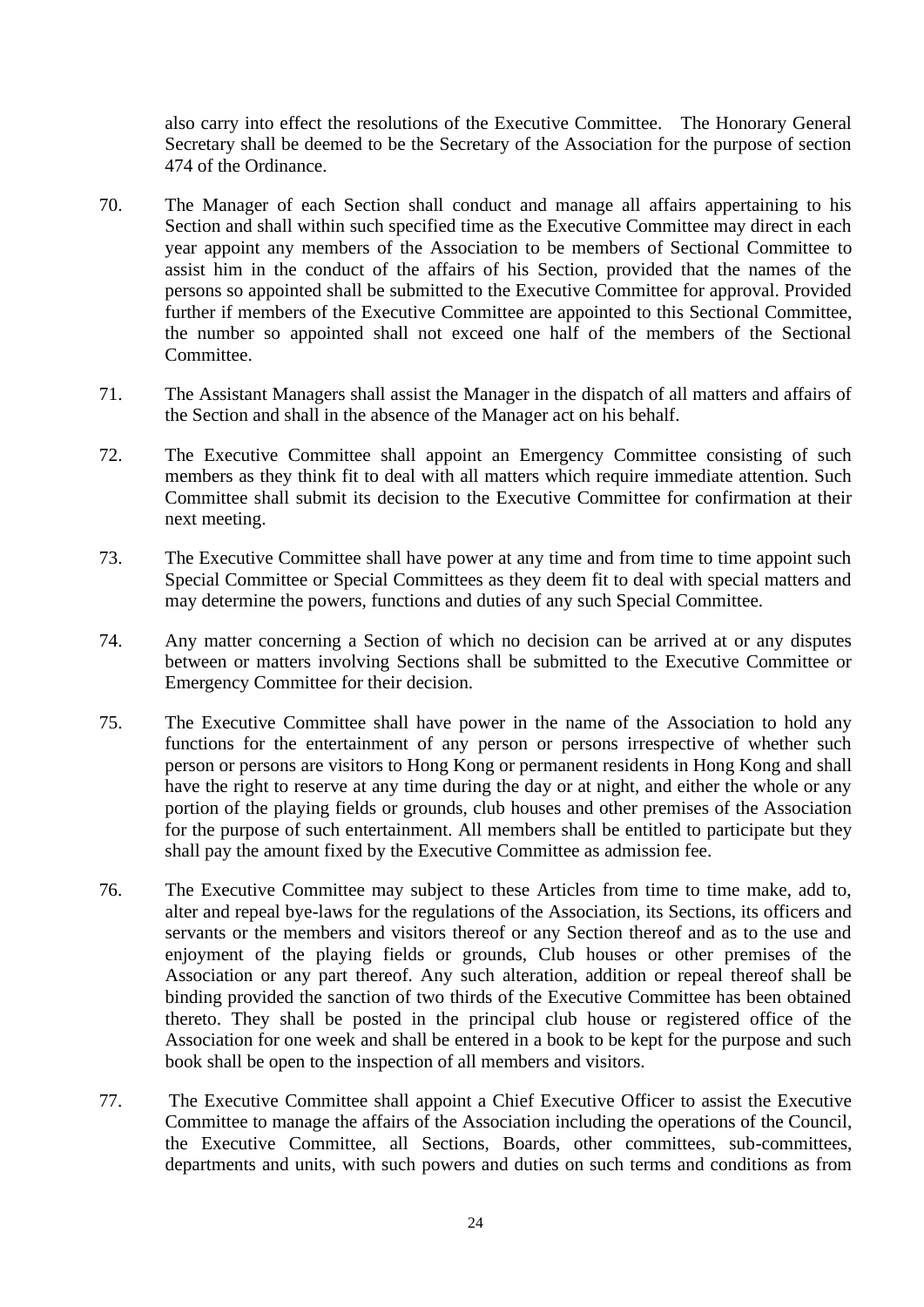time to time determined by the Executive Committee. In discharging his powers and duties, the Chief Executive Officer shall be supported by a department called the Head Office with such staff and other resources as the Executive Committee may from time to time appoint and assign on such terms and conditions as the Executive Committee may deem fit.

- 78. The Executive Committee shall have power at any time to invite any qualified persons to be honorary advisors and shall have power to invite them to participate in any of the meetings of the Executive Committee but without the power of voting.
- 79. The Executive Committee shall cause minutes to be made in books provided for that purpose:-
	- (a) Of all appointments of Sub-Committees made by the Executive Committee;
	- (b) Of the names of the members present at each meeting of the Executive Committee, the Council and of any Sub-Committees or Sectional Committees;
	- (c) Of all resolutions and proceedings at all meetings of the Association, and of the Executive Committee, the Council, Sub-Committees or Sectional Committees and every committee member or council member at any meeting of the Committee or Council shall sign his name in a book to be kept for that purpose.

### **Proceedings of the Executive Committee**

- 80. The Executive Committee may meet together for the dispatch of business, adjourn and otherwise regulate their meetings as they think fit. Unless otherwise determined the Executive Committee shall meet once a month and 5 days' previous notice of the meeting together with agenda shall be given. Questions arising at any meeting shall be decided by the majority of hands. In case of an equality of votes, the Chairman shall have a second or casting vote. Anything of important and emergent nature not specified in the agenda shall not be discussed unless decided by 3 quarters majority of the meeting. The Chairman may at any time convene an extraordinary meeting of the Executive Committee by giving three days' written notice and an extraordinary meeting shall also be convened on the requisition of 15 members of the Executive Committee.
- 81. A resolution in writing, circulated to all the Members of the Executive Committee for the time being entitled to receive notice of a Meeting of the Executive Committee and signed by a simple majority of them, shall be as valid and effectual as if it had been passed at a meeting of the Executive Committee duly convened and held.
- 82. The Chairman shall preside at every meeting of the Executive Committee. In the absence of the Chairman, one of the Vice-Chairmen shall preside. If none of them be present within 15 minutes from the time appointed for the meeting, the members present shall choose one of their number to be Chairman at such meeting.
- 83. The quorum necessary for the transaction of the business of the Executive Committee shall be 11 members. A meeting of the Executive Committee at which a quorum is present shall be competent to exercise all or any of the authorities, powers and discretions by or under the regulations of the Association for the time being vested in or exercisable by the Executive Committee generally.
- 84. If at any meeting of the Executive Committee a quorum is not present within half an hour from the time appointed, another meeting shall be convened on the same day in the next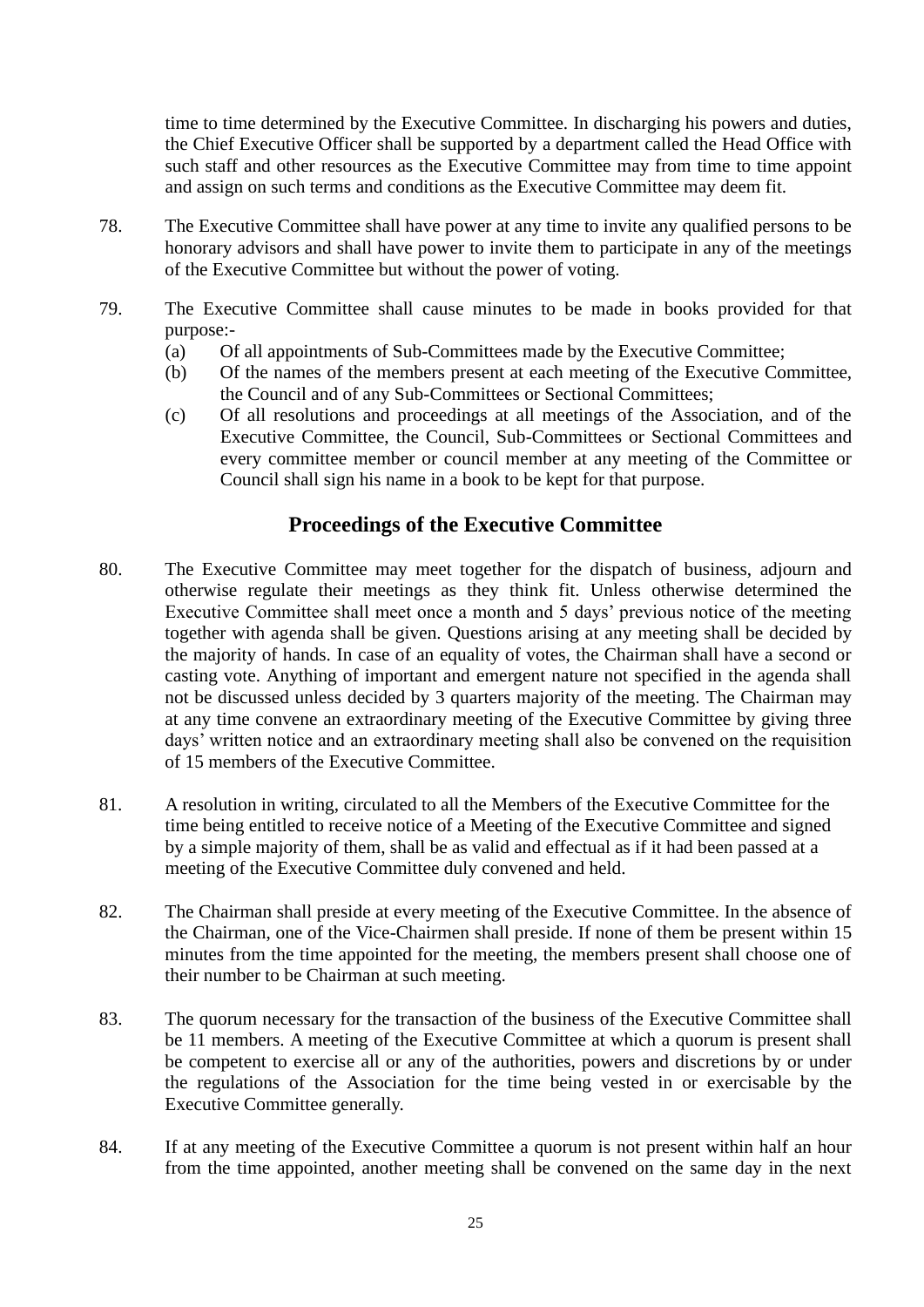week at the same time and place, and if at the adjourned meeting a quorum is not present within half an hour from the time appointed for the meeting, the members present shall be a quorum.

- 85. All acts done by any meeting of the Executive Committee, or Council, or by a Sub-Committee appointed by the Executive Committee or by a Sectional Committee, shall notwithstanding that it shall afterwards be discovered that there was some defect in the appointment of such members of the Executive Committee or persons acting as aforesaid or that they or any of them were disqualified, be as valid as if every such person had been duly appointed and was qualified to be a member of the Executive Committee, Council or Sectional Committee.
- 86. Resolutions and decisions of the Executive Committee shall be binding unless and until they are rescinded or varied by the vote of two-thirds majority of Executive Committee members present and voting in a subsequent Executive Committee meeting, with the proposed rescission or variation expressly placed on the agenda.

## **Disqualification of Members of the Council and Executive Committee**

- 87. The office of a member of the Council or of the Executive Committee shall be vacated if such member: -
	- (a) Without the consent of the Association in general meeting holds any office of profit under the Association; or
	- (b) Becomes bankrupt or makes any arrangement or composition with his creditors generally; or
	- (c) Becomes prohibited from being a director, member of the Council or of the Executive Committee by reason of any disqualification order made under Part IVA of the Companies (Winding Up and Miscellaneous Provisions) Ordinance, Chapter 32 of the Laws of Hong Kong; or
	- (d) Is found lunatic or becomes of unsound mind; or
	- (e) Resigns his office by notice in writing to the Association given in accordance with Section 157D(3)(a) of the predecessor Ordinance or Section 464(5) of the Ordinance; or
	- (f) Is directly or indirectly interested in any transaction, arrangement or contract with the Association and fails to declare the nature of his interest in manner required by Section 162 of the predecessor Ordinance or Section 536 of the Ordinance ; or
	- (g) Is convicted of a criminal offence by a Court of Justice which in the opinion of the Executive Committee makes him unfit to be a member of the Council or Executive Committee.
- 88. A member of the Executive Committee or Council shall not vote in respect of any transaction, arrangement or contract in which he is interested or any matter arising thereout, and if he does so vote, his vote shall not be counted. A reference in this article and Article 87 to a transaction, arrangement or contract includes a proposed transaction, arrangement or contract.
- 89. No person shall be incapable of being appointed a member of the Executive Committee or the Council by reason of his having attained the age of seventy years or any other age, nor shall any member of the Executive Committee or of the Council vacate his office by reason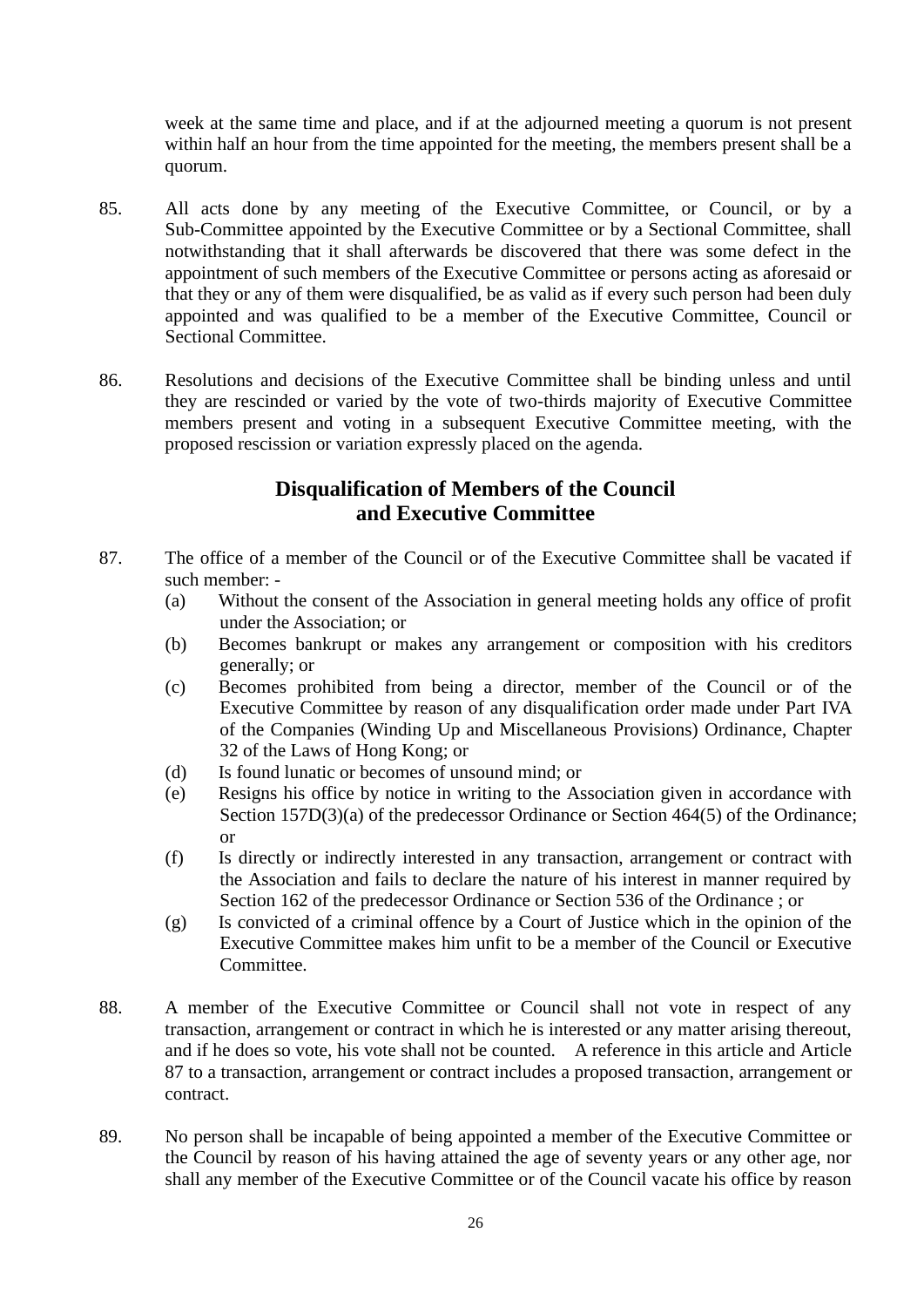of his attaining the age of seventy years or any other age.

- 90. Any casual vacancies occuring in the Executive Committee shall be filled up by the Executive Committee, but the person so chosen shall be subject to retirement at the same time as if he had become a member of Executive Committee on the day at which that member in whose place he appointed was last elected a member.
- 91. The Association may by an ordinary resolution remove the Chairman of the Executive Committee or the President of the Council or any member of the Executive Committee or Council before the expiration of his period of office and may by an ordinary resolution appoint another person in his stead.

### **The Seal**

92. The seal of the Association shall not be affixed to any instrument except by the authority of a resolution of the Executive Committee and in the presence of any three of the following, namely, the Chairman, the Vice-Chairman, the Honorary Treasurer, and the Honorary General Secretary or alternatively such other persons as the Executive Committee may appoint and they shall sign every instrument to which the seal of the Association is so affixed in their presence.

### **Accounts**

- 93. The Executive Committee shall cause proper books of account to be kept with respect to:-
	- (a) all sums of money received and expended by the Association and the matters in respect of which the receipt and expenditure takes place;
	- (b) all sales and purchases of goods by the Association; and
	- (c) the assets and liabilities of the Association.

Proper books shall not be deemed to be kept if there are not kept such books of account as are necessary to give a true and fair view of the state of the Association's affairs and to explain its transactions.

- 94. The books of account shall be kept at the registered office of the Association, or subject to the applicable statutory requirements at such other place or places as the Executive Committee may decide, and shall be open to the inspection of the Executive Committee and the Council.
- 95. The Executive Committee shall from time to time determine whether and to what extent and at what times and places and under what conditions or regulations the accounts and books of the Association or any of them shall be open to the inspection of members not being members of the Council or the Executive Committee and no member (not being members of the Council or the Executive Committee) shall have any right of inspecting any account or book or document of the Association except as conferred by statute or authorised by the Executive Committee or by the Association in general meeting.
- 96. The Executive Committee shall from time to time in accordance with the applicable statutory requirements, cause to be prepared and laid before the Association in general meeting such an income and expenditure account as are required by the statutes.
- 97. A copy of the balance sheet (including every document required by law to be annexed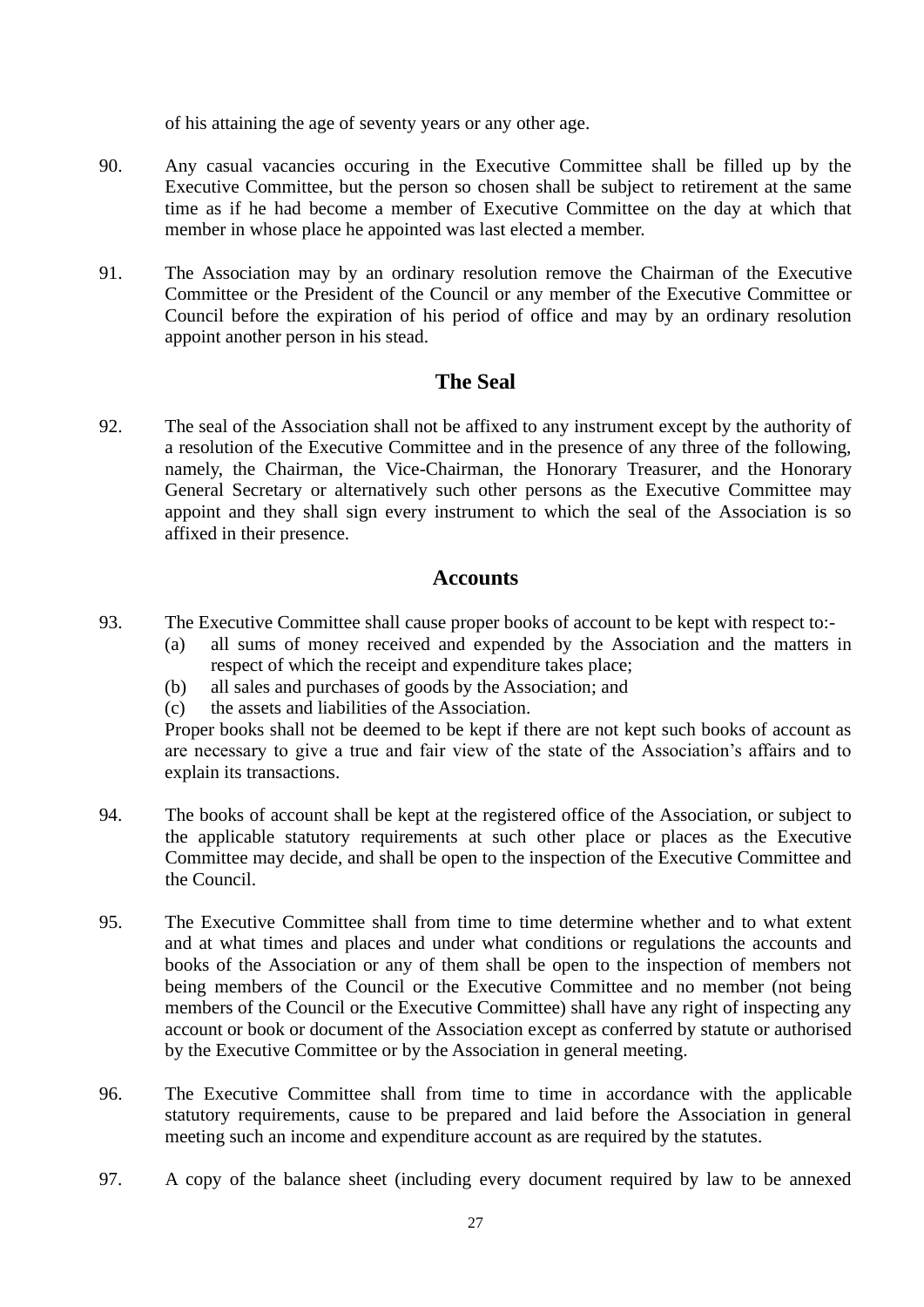thereto) which is to be laid before the Association in general meeting a report by the Executive Committee together with a copy of the Auditor's report shall first be considered and approved by the Executive Committee and shall not less than twenty-one days before the date of the general meeting be made known or given to all persons entitled to receive notices of general meetings of the Association.

### **Audit**

- 98. Auditors shall he appointed and their duties regulated in accordance with the applicable statutory requirements.
- 99. The Association may at every Annual General Meeting appoint an Honorary Auditor if so required from amongst the members of the Association subject to the applicable statutory requirements.

### **Notice**

- 100. Unless otherwise required by the provisions of the Ordinance, all books and documents kept by the Association and all notices given by the Association may be either in the English language or in the Chinese language.
- 101. Notices of all resolutions to be proposed at the annual general meeting shall be posted in the principal club house or registered office of the Association for at least 21 clear days prior to the date for which such meeting is called, and members having resolutions to bring forward must give notice in writing to the Secretary of their intention to do so and of the matters to be proposed. It shall, however, be competent for any member to bring forward, without notice, any resolution on any subject connected with the Association, provided that such resolution be in the form of a recommendation to the Executive Committee.
- 102. (a) Subject to these Articles, anything sent or supplied by or to the Association under these Articles may be sent or supplied in any way in which Part 18 of the Ordinance provides for documents or information to be sent or supplied by or to the Association for the purposes of the Ordinance.
	- (b) A notice may be given by the Association to any member either by advertisement in the local press or personally, or by sending it by post to him to his registered address in Hong Kong or to his facsimile number or to his electronic mail address or by sending text message to his mobile phone or other electronic device or making it available on the website or social media page of the Association. A notice in the press is deemed to have been served on the day of publication. A notice sent by post is deemed to have been served on the second day after posting. A notice sent by facsimile or electronic mail or text message is deemed to have been served upon the dispatch to the proper facsimile number or electronic mail address or mobile phone number. A notice being made available on the website or social media page of the Association is deemed to have been served upon the notice being made available on the website or social media page of the Association.
- 103. A member who has not supplied to the Association an address within Hong Kong or any facsimile number or electronic mail or mobile phone number for giving notice to him, shall be deemed to have received any notice which shall have been displayed at the principal